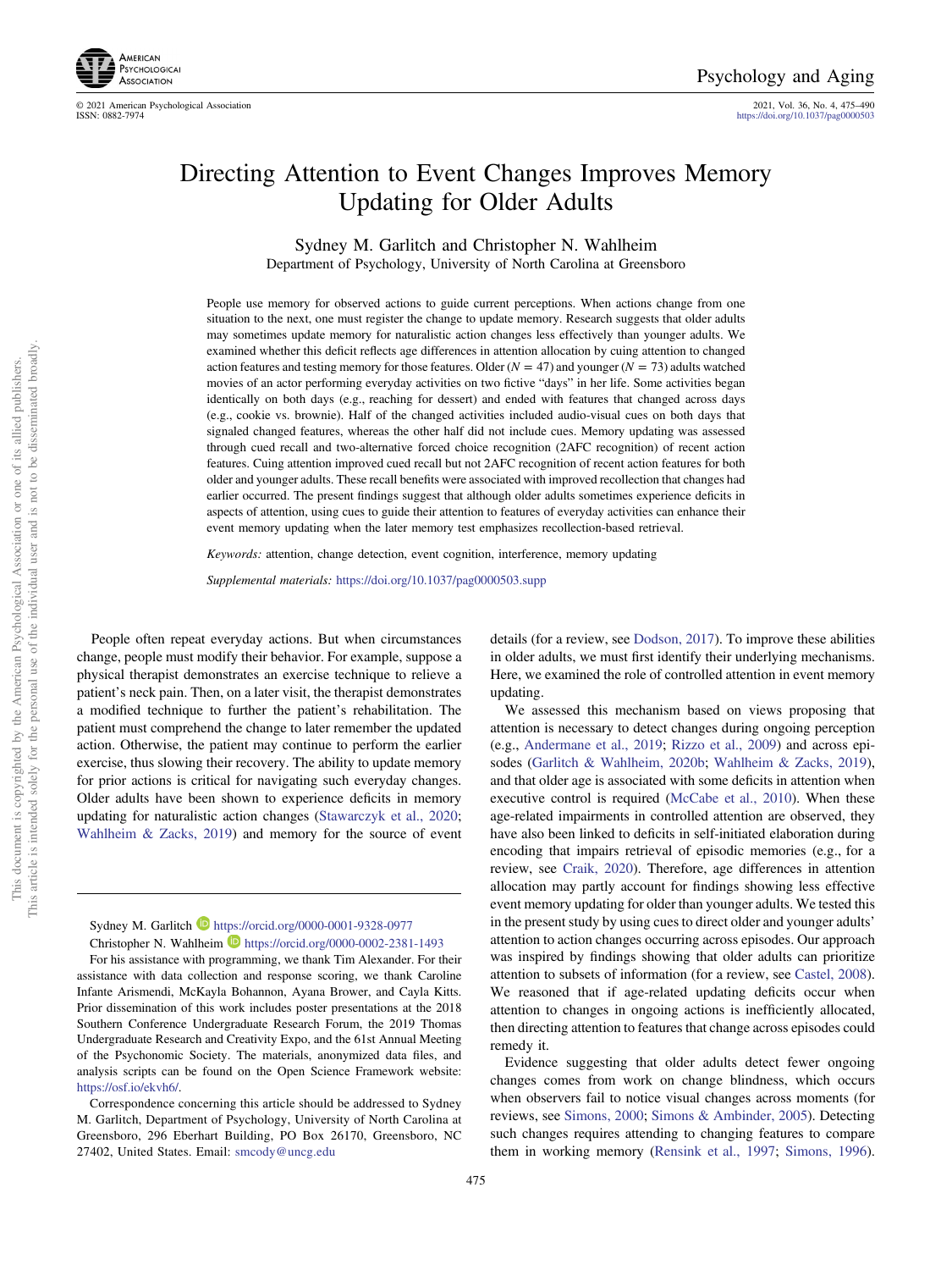Older adults sometimes show poorer visual attention and control over visual short-term memory, suggesting that they may be more susceptible to change blindness than younger adults ([Rizzo et al.,](#page-14-0) [2009\)](#page-14-0). Indeed, studies using various paradigms have consistently reported such age differences (e.g., [Costello et al., 2010](#page-13-0); [James &](#page-13-0) [Kooy, 2011;](#page-13-0) [Rizzo et al., 2009;](#page-14-0) [Veiel et al., 2006\)](#page-14-0). These findings suggest that older adults may allocate attention to the features needed to detect moment-to-moment visual changes less efficiently than younger adults.

Detecting ongoing visual changes is also required for comprehending observed actions in everyday events. Theories of event cognition propose that attention to incoming perceptual information is required to form event models of "what is happening now" ([Radvansky, 2012](#page-14-0); [Zacks et al., 2007](#page-14-0)). Event models include current perceptions and retrieved schemata for events cued when observers attend to action features. These schemata are used to predict upcoming actions. When current perceptions substantially mismatch predictions, observers update their models. Error-driven updating is supported by upregulated attention to new actions that cue retrieval of new event schemata. Researchers have tested this view using paradigms where participants watch movies of an actor performing everyday activities (e.g., making a bed). Participants demark the boundaries of actions comprising events (e.g., placing sheets on the mattress) and their memory for those actions is later tested (e.g., [Boltz, 1992;](#page-12-0) [Newtson, 1973](#page-14-0); [Zacks et al., 2001\)](#page-14-0). Older adults identify event boundaries less normatively than younger adults, which is often associated with poorer memory for action features (e.g., [Bailey et al., 2013;](#page-12-0) [Kurby & Zacks, 2011](#page-13-0); [Zacks](#page-14-0) [et al., 2006](#page-14-0), but see [Kurby & Zacks, 2018](#page-13-0); [Sargent et al., 2013\)](#page-14-0). Together with the work above, these findings suggest that older adults allocate attention to ongoing events less efficiently than younger adults.

Beyond detection of moment-to-moment changes, attention is also needed to detect changes between current perceptions and event representations in long-term memory. This can occur when attention to current stimuli that share features with existing memories trigger retrieval of those memories. This cue-dependent retrieval process, referred to as reminding, is proposed to both strengthen existing memory representations and enable integrative encoding of separate events and their temporal relationship (e.g., [Hintzman,](#page-13-0) [2010;](#page-13-0) [Jacoby & Wahlheim, 2013\)](#page-13-0). Evidence for these reminding functions have been shown by enhanced memory for order (e.g., [Hintzman, 2010;](#page-13-0) [Jacoby & Wahlheim, 2013;](#page-13-0) [Tzeng & Cotton,](#page-14-0) [1980;](#page-14-0) [Winograd & Soloway, 1985\)](#page-14-0) and frequency ([Hintzman,](#page-13-0) [2004\)](#page-13-0). These reminding functions also play roles in spacing effects ([Benjamin & Tullis, 2010](#page-12-0); [Hintzman & Block, 1973;](#page-13-0) [Hintzman](#page-13-0) [et al., 1975](#page-13-0)), memory for semantic associates ([McKinley &](#page-14-0) [Benjamin, 2020](#page-14-0); [Tullis et al., 2014](#page-14-0)), and reading comprehension when current reading resonates with earlier reading (e.g., [Cook &](#page-13-0) O'[Brien, 2014](#page-13-0); [Cook et al., 1998](#page-13-0); Myers & O'[Brien, 1998](#page-14-0); O'[Brien](#page-14-0) [et al., 1998](#page-14-0)).

Most relevant here, research has shown adult age differences in reminding processes that enable change detection and memory updating in paired-associate learning tasks. For example, in a study by [Wahlheim \(2014\),](#page-14-0) older and younger adults studied two lists of word pairs and later attempted to recall words from the second list. Some pairs had the same cues in each list with changed responses (e.g., wine-grape; wine-glass) while control pairs appeared only in the second list. To account for updating mechanisms, the author

invoked the Memory-for-Change (MFC) framework ([Jacoby et al.,](#page-13-0) [2015;](#page-13-0) [Wahlheim & Jacoby, 2013](#page-14-0)). The framework assumes that when studying a second pair that shares features with an earlier pair, the overlap can trigger reminding of the first pair and enable change detection. Critically, it also assumes that change detection requires effective encoding, which is more likely when attention is selfdirected to changed pairs [\(Garlitch & Wahlheim, 2020b](#page-13-0)). The MFC framework further assumes that comparing memories with current events enables integrative encoding that includes the temporal relationship of the responses (for neural evidence, see, e.g., [Chanales et al., 2019](#page-13-0); [Zeithamova et al., 2012](#page-15-0)). Accordingly, memory for changed responses should be better when integrated representations are recollected. These elaborative representations should enable proactive facilitation shown by better recall of changed than control pairs. In contrast, failures to recollect detected changes should lead to proactive interference shown by poorer recall for changed than control pairs. This would result from an increased accessibility of retrieved pairs that is unopposed by recollection.

[Wahlheim \(2014\)](#page-14-0) tested these predictions using measures of change detection and remindings that required participants to indicate when they noticed changed pairs in the second list (e.g., wineglass), and to recall the response from the first list (e.g., grape). Recollection of integrated representations was inferred from a cued recall test that required participants to recall responses from the second list and indicate whether another word also came to mind. Converging measures across prior experiments indicated that changes were recollected most often when first-list responses also came to mind. Memory updating was better for younger than older adults as younger adults did not show proactive interference in overall performance, whereas older adults did. Both groups showed proactive facilitation when changes were detected and recollected, and proactive interference when changes were detected but not recollected. Although the magnitudes of such proactive effects of memory were comparable for both age groups, older adults' greater interference proneness was accounted for by their impaired detection and recollection of changes. Similar roles for these processes were also shown in comparisons of retroactive effects of memory for changes in older and younger adults ([Garlitch & Wahlheim, 2020a](#page-13-0)).

The perspectives on episodic memory updating and event cognition described above have been invoked together to explain memory updating for changes in observed actions. Event Memory Retrieval Comparison theory (EMRC; [Wahlheim & Zacks, 2019\)](#page-14-0) subsumes those accounts and includes assumptions about the role of attention during event encoding and the formation of integrated representations when actions change across episodes. EMRC assumes that attending to central features of ongoing activities allows action features to be perceived, which cues retrieval of relevant schemata that allow observers to comprehend observed actions and predict upcoming features. Action comprehension promotes effective encoding partly because observers can detect moment-to-moment changes (i.e., event boundaries) that enable encoding of discrete representations of actions and their constituent features. When observers later attend to the start of an action with features that overlap with an existing representation, perception of the observed actions can cue reminding of that related representation. This allows observers to recognize repeated actions as such and then make memory-based predictions about how actions will end. When actions end differently than expected, attention is directed to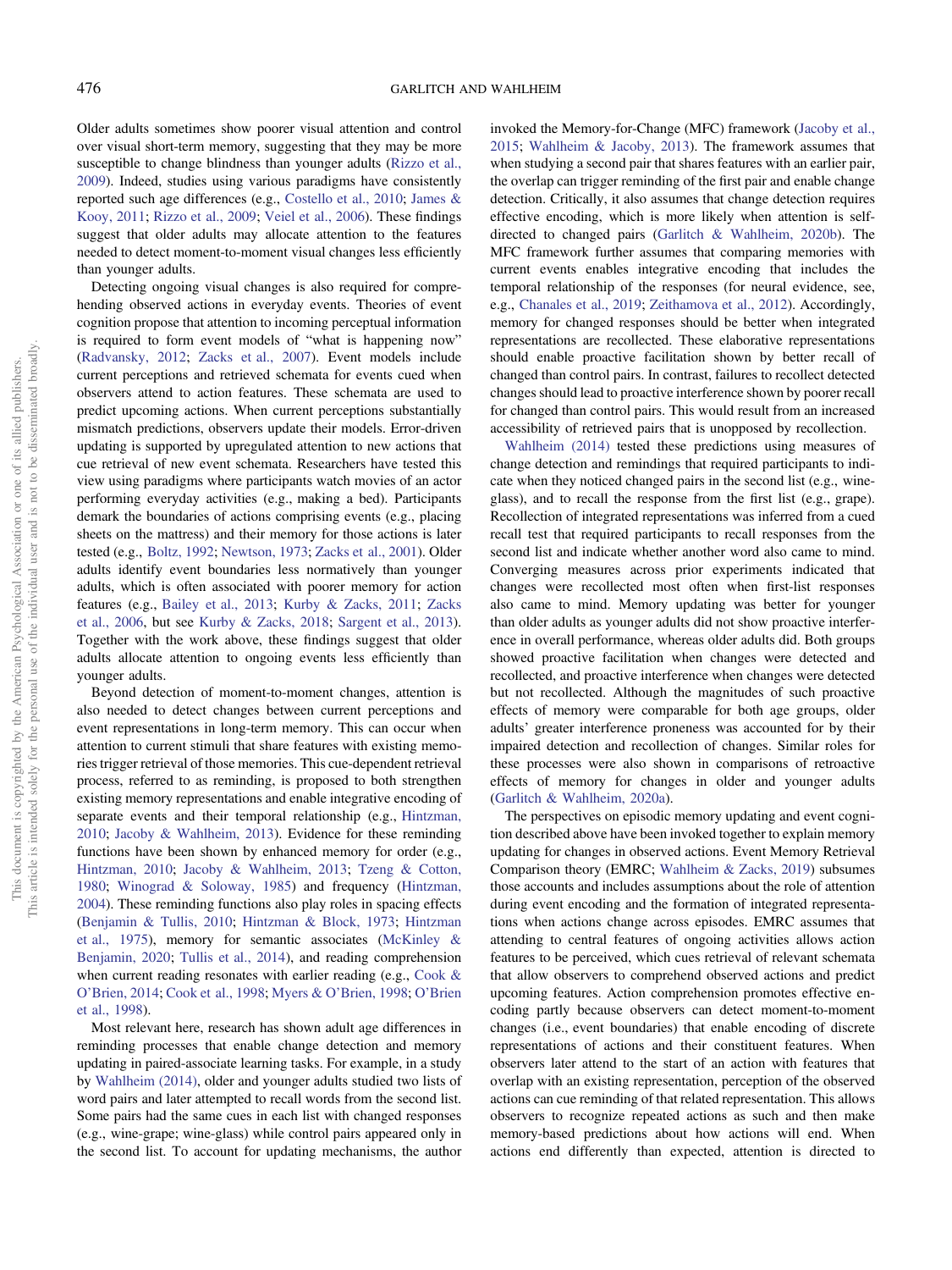changed features, which are compared with event memory representations, thus enabling integrative encoding. The memorial consequences of this processing chain for memory updating and change recollection should be comparable to the retrieval dependencies described above.

Regarding age differences in controlled attention, EMRC predicts that the inefficient attention allocation sometimes shown by older adults can impair comprehension, leading to less coherent event memory representations (e.g., [Kurby & Zacks, 2011](#page-13-0); [Zacks et al.,](#page-14-0) [2006\)](#page-14-0). When later observing repeated actions, this deficit should lead to poorer perception of action features, and fewer remindings due to less perceived similarity between perceptions and memory representations. Older adults should then predict fewer upcoming actions based on event memories, leading to poorer change detection. This would limit the opportunities they have for integrative encoding and the memory updating benefits associated with later recollection-based retrieval.

[Wahlheim and Zacks \(2019\)](#page-14-0) tested EMRC predictions by developing an everyday changes paradigm that includes procedural elements from studies of paired-associate learning (e.g., [Wahlheim](#page-14-0) [& Jacoby, 2013](#page-14-0)) and event cognition (e.g., [Zacks et al., 2006\)](#page-14-0). The paradigm also resembles change blindness paradigms including movies of everyday actions (e.g., [Levin & Simons, 1997;](#page-13-0) [Simons](#page-14-0) [& Levin, 1998\)](#page-14-0). However, these paradigms differ in the timescale of changes, as changes occur on shorter time scales in change blindness paradigms (e.g., continuity errors across cuts) than in the everyday changes paradigm (e.g., 30 min–1 week between events). The everyday changes paradigm includes movies of an actor performing continuous activity sequences in which she accomplishes many goals (e.g., styles hair, packs lunch) on two fictive "days" in her life (hereafter referred to as Day 1 and Day 2). The actor starts some activities in the same way on both days (e.g., approaching mirror to style hair), but sometimes ends the actions differently on the second day [e.g., styling with a *comb* (Day 1) then a *brush* (Day 2)].

In the first two experiments to use this paradigm, observers passively watched both movies or passively watched the Day 1 movie and overtly detected changes in the Day 2 movie ([Wahlheim](#page-14-0) [& Zacks, 2019\)](#page-14-0). Along with changed activities, some activities repeated all actions across days whereas others appeared only in the second movie. The latter were control activities used for evaluating subsequent memory effects of changed actions. Memory updating was assessed by comparing cued recall of Day 2 action features (e.g., What did the actor use to style her hair? Answer: brush) for changed and control activities. Recollection of change was assessed by asking participants to indicate if the actions changed, and if so, to recall Day 1 features (e.g., comb). Younger adults showed proactive facilitation, with better Day 2 recall for changed than control activities, but older adults showed comparable memory for both activity types. This interaction indicated an age-related deficit in event memory updating, consistent with the earlier finding of greater interference proneness in older adults ([Wahlheim, 2014](#page-14-0)). This deficit was partly accounted for by older adults' impaired detection and recollection of changes, which were associated with proactive facilitation. These results suggested that older adults formed and retrieved fewer integrated representations, thus experiencing the associated benefits less often. Converging evidence for this interpretation was shown using fMRI, as neural reinstatement of Day 1 activities in regions associated with event memories (i.e., posterior medial cortex and hippocampus) predicted recall of changed

features and change recollection for younger but not older adults ([Stawarczyk et al., 2020\)](#page-14-0).

The studies above converge in suggesting that impairments in change detection, integrative encoding, and recollection-based retrieval contribute to age-related event memory updating deficits. These findings are compatible with an account positing a role for controlled attention in such age differences, but no studies have tested this. Support for this idea also comes from studies of aging and attention. Older adults experience deficits in some aspects of attention (for a review, see [Kramer & Madden, 2008](#page-13-0)) that are associated with episodic memory deficits (for a review, see [Craik, 2020\)](#page-13-0). These attention deficits are observed in tasks requiring controlled processing to sustain attention and avoid distraction (e.g., [Hasher & Zacks, 1988;](#page-13-0) Lufi [& Haimov, 2019;](#page-13-0) [Mani et al.,](#page-14-0) [2005;](#page-14-0) [Parasuraman et al., 1989\)](#page-14-0). Research has also shown that associations between age-related decreases in executive attention and episodic memory deficits become more pronounced across the adult lifespan ([McCabe et al., 2010](#page-14-0)). Collectively, these findings suggest that older adults may be less effective in self-directing attention to task-relevant features.

Despite sometimes experiencing deficits in controlled attention, older adults can benefit from environmental support to prioritize attention to specific information. For example, in visual search tasks, valid cuing of upcoming stimuli benefits reaction times comparably for older and younger adults (e.g., [Hartley et al., 1990](#page-13-0); [Nissen &](#page-14-0) [Corkin, 1985;](#page-14-0) [Robin & Rizzo, 1992](#page-14-0)). Similarly, in a visual flanker task, multisensory orienting cues that guide attention to future target locations benefit reaction times for both age groups (e.g., [Mahoney](#page-14-0) [et al., 2012\)](#page-14-0). Important for the present study, older adults can strategically direct attention to information deemed valuable to subsequently repair episodic memory deficits (for a review, see [Castel, 2008\)](#page-13-0). Perhaps most encouraging, [Gold et al. \(2017\)](#page-13-0) found that using audio-visual cues to signal normative event boundary locations in movies of actors performing everyday activities improved memory for actions for older and younger adults. These findings suggest that directing older adults' attention to features that support activity comprehension can improve subsequent event memory. However, no studies have examined whether such external cuing benefits extend to the updating of event memories. If guiding attention to central action features with external cues improves older adults' event memory updating, then this would suggest that environmental support can mitigate their inefficient control over allocating attention to relevant action features.

#### The Present Experiment

The primary goal of the present experiment was to examine the role of controlled attention in age-related event memory updating deficits. We examined this in an everyday changes paradigm that included audio-visual cues that signaled the central action features that changed across days. Based on the EMRC assumptions detailed above, we expected that cuing Day 1 features would improve event comprehension by directing attention to action features that would trigger retrieval of relevant event schemata. This would increase the quality of event memory representations, thus increasing their accessibility when observers later view actions with overlapping features. We also expected that cuing changed Day 2 features would improve comparisons with Day 1 features by motivating observers to search memory for related features and consider how they changed.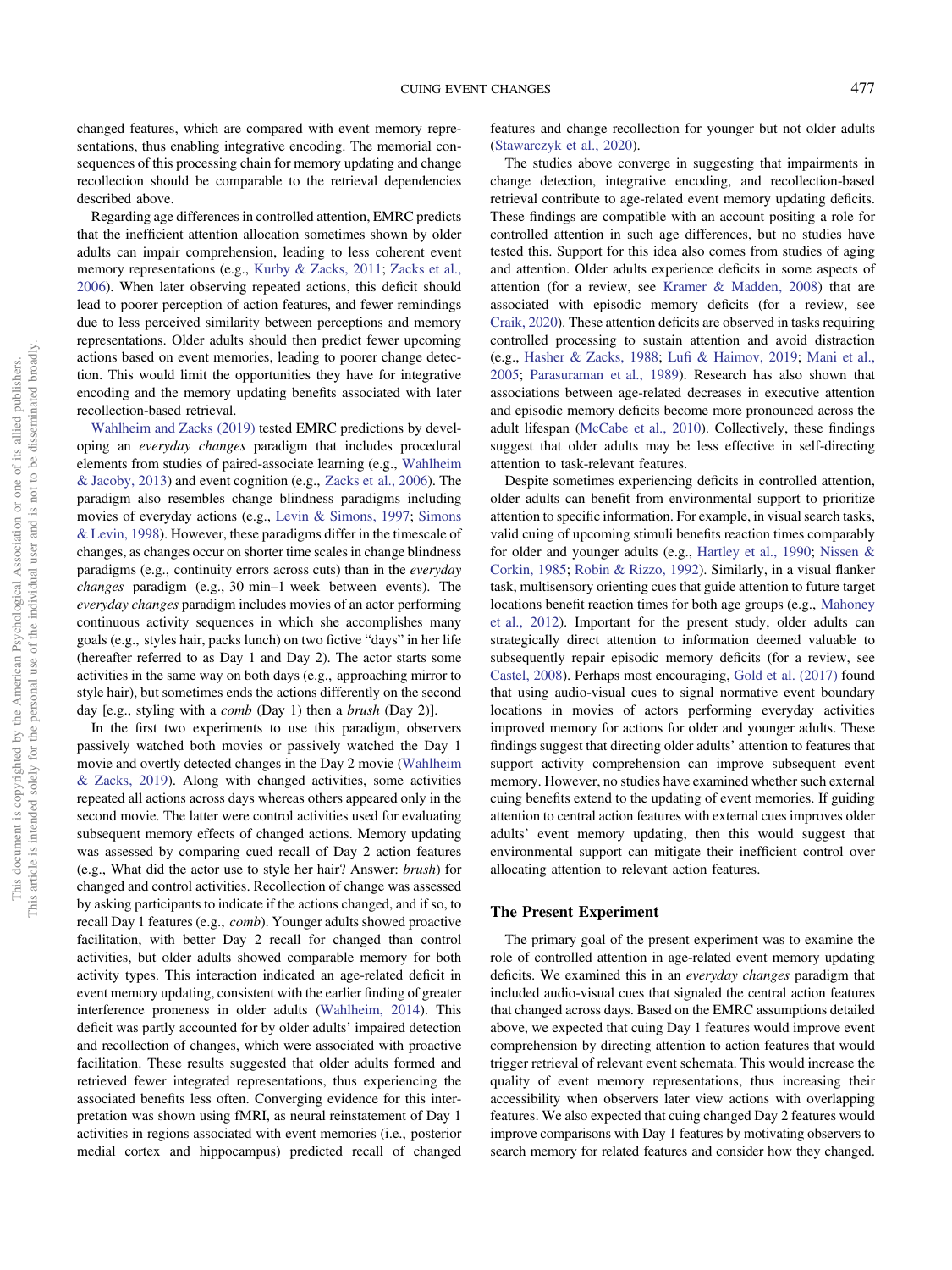This would provide more opportunities for integrative encoding that should improve memory for the temporal order of action features and support recollection-based retrieval of Day 2 features. This is consistent with recent work showing that retrieving Day 1 features before encoding changed Day 2 features was associated with better subsequent memory for Day 2 features [\(Hermann et al.,](#page-13-0) [2021\)](#page-13-0). We expected that older adults would especially benefit from cues signaling when to allocate attention to action features. Importantly, this prediction contrasts sharply with established interference theories of age-related memory deficits. For example, Inhibition Deficit Theory (IDT; e.g., [Hasher & Zacks, 1988](#page-13-0)) generally posits that older adults experience more response competition than younger adults. Therefore, IDT predicts that by promoting the co-activation of competing action features in working memory, cuing changes should lead to more interference and source confusion for older adults.

As in earlier studies, we assessed event memory updating, change recollection, and their association using a cued recall test. Participants attempted to recall Day 2 features, indicated if the features had changed between days, and attempted to recall Day 1 features for activities identified as changed. We operationalized change recollection as instances when participants identified changed actions as such and correctly recalled Day 1 features. We treated this measure as an indirect assay of age and cuing effects on the processing of Day 2 changes that enabled integrative encoding (e.g., [Wahlheim & Zacks, 2019\)](#page-14-0). We did not measure change detection during the Day 2 movie to avoid interfering with the cuing manipulation. We also assessed instances when changes were remembered but not recollected, which were operationalized as when participants identified actions as changed but could not recall the Day 1 features. We assumed this occurred when observers had a vague memory that actions differed across days, but could not recollect precise details about which features had changed. We did not expect these presumably fuzzier memory representations to be associated with improved memory updating based on the theoretical assumption that recollection-based retrieval of integrated representations is necessary to obtain such benefits. This prediction is supported by findings from related event memory updating studies showing that correct change classifications were only associated with better memory for Day 2 features when Day 1 features were also correctly recalled at test (e.g., [Hermann et al., 2021;](#page-13-0) [Stawarczyk et al., 2020;](#page-14-0) [Wahlheim & Zacks, 2019](#page-14-0)).

A final aim of the present experiment was to test whether the predicted cuing benefits depend on subsequent retrieval requirements. Following cued recall, participants completed a twoalternative forced choice recognition task (2AFC recognition) that presumably depended less on recollection than the cued recall test (for a review and meta-analysis, see [Rhodes et al., 2019\)](#page-14-0). If cuing promotes integrative encoding and supports recollection, then its benefits should be more likely for cued recall than 2AFC recognition.

#### **Participants**

The final sample included 73 younger adults (51 female;  $M_{\text{age}} =$ 19.60,  $SD<sub>age</sub> = 2.22$ , range = 18–30) from the University of North Carolina at Greensboro (UNCG) and 47 older adults (32 female;

Method

 $M_{\text{age}} = 70.75$ ,  $SD_{\text{age}} = 5.43$ , range = 65–82) from the Greensboro community.<sup>1</sup> Younger adults received partial course credit, and older adults received \$10 per hour.

Cognitive health status for older adults was initially assessed over the phone with the Short Blessed Test (SBT; [Katzman et al., 1983\)](#page-13-0), and then in person with the Mini Mental State Exam (MMSE; [Folstein et al., 1975](#page-13-0)). All older adults in the final sample had a weighted SBT error score  $\leq 4$ , an MMSE score  $\geq 24$ , and a score of 20/50 or better with one or both eyes on the Snellen Eye Test ([Hetherington, 1954](#page-13-0)). [Table 1](#page-4-0) displays demographic information and performance on various cognitive tasks for all participants. Relative to younger adults, older adults had higher scores on the Shipley Institute of Living vocabulary subtest (Shipley,  $1986$ ),<sup>2</sup>  $t(113.14) = 11.86$ ,  $p < .001$ , and more years of education,  $t(92.38) = 7.61$ ,  $p < .001$ <sup>3</sup> Younger adults had higher working memory capacity (WMC) than older adults as measured by partial scores on both the Rotation Span (ROSPAN; [Kane et al., 2004\)](#page-13-0),  $t(107.86) = 7.88$ ,  $p < .001$ , and Reading Span (RSPAN; [Redick](#page-14-0) et al.,  $2012)^4$  tasks,  $t(94.54) = 2.36$ ,  $p = .02$ .

We chose the sample size for the present study based on prior experiments examining age differences in event memory updating using variants of the *everyday changes* paradigm. We planned to test more people than in earlier experiments because the present design included fewer observations per cell. We accomplished this by increasing the sample size of the older adults from a previous study by ~25% ([Wahlheim & Zacks, 2019\)](#page-14-0) and oversampling the younger adults. The sample sizes were as large as our resources permitted. We then conducted sensitivity analyses in G\*Power Version 3.1.9.2 ([Faul et al., 2007](#page-13-0)). For models including four repeated measures, we had 80% power to detect the interactions of interest with a small effect size of  $\eta_p^2 = .02$  (Cohen's  $f = .13$ ). We ran a comparable analysis for the main effects of interest which showed that we could detect a comparable effect size as reported above. For models with two repeated measures, we had 80% power to detect the interactions of interest with a small effect size of  $\eta_p^2 = .02$  (Cohen's  $f = .14$ ). Finally, the sensitivity analyses for t-tests indicated that we had 80% power to detect dependent (matched) pairwise differences with a small effect size of  $d_z = 0.26$  and independent (two group) pairwise differences with a medium effect size of  $d_z = 0.53$ . For specific details about the statistical test and input parameters for each analysis, see the [Supplemental Material.](https://doi.org/10.1037/pag0000503.supp)

#### Design

The experiment used a 2 (Age: Younger vs. Older)  $\times$  4 (Activity Type: Repeated, Control, Changed, Changed Cued) mixed design. Age was treated as a between-subjects variable and Activity Type was a within-subjects variable.

<sup>&</sup>lt;sup>1</sup> We excluded four younger and four older adults who failed to complete all three sessions. We excluded an additional older adult who later disclosed a neurological disorder and another older adult who had experienced a head injury.<br><sup>2</sup> The Shipley vocabulary score was not collected for one younger adult.

<sup>&</sup>lt;sup>3</sup> We fitted models to the cued recall and recognition data that included self-reported years of education as an additional fixed effect and compared them to reduced models that did not include that variable. All comparisons showed that including education did not improve model fit. The interested reader can download these analysis scripts from the OSF: [https://osf.io/](https://osf.io/ekvh6/) [ekvh6/.](https://osf.io/ekvh6/) <sup>4</sup> Two younger and three older adults did not complete the RSPAN task.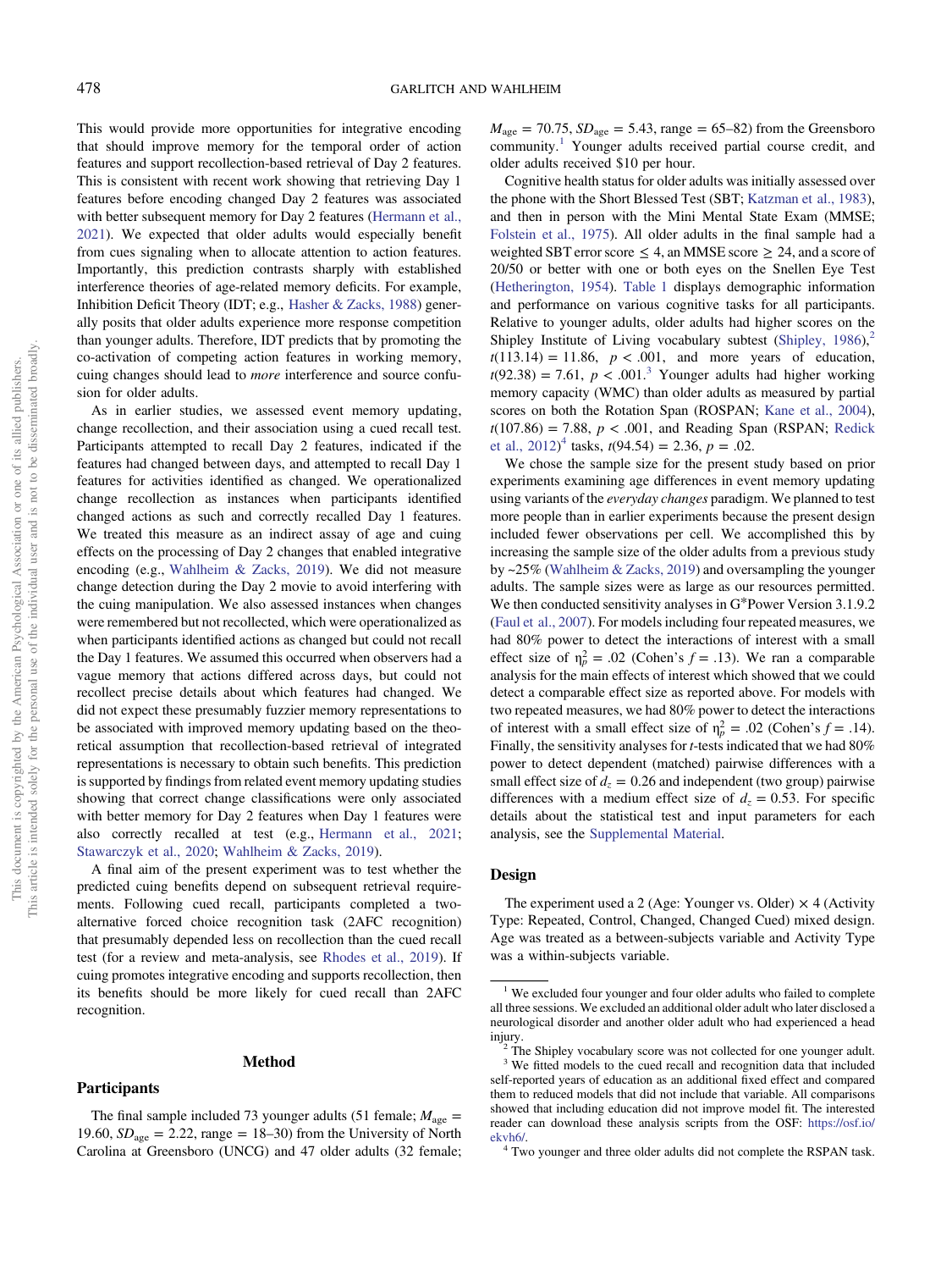<span id="page-4-0"></span>Table 1 Descriptive Statistics for Demographics and Performance on Cognitive Tasks

| Age     | Task                   | Mean  | SD    | Range     |
|---------|------------------------|-------|-------|-----------|
| Younger | Vocabulary (out of 40) | 27.28 | 3.85  | $18 - 38$ |
|         | Education (years)      | 13.66 | 1.73  | $12 - 19$ |
|         | <b>ROSPAN</b>          | 24.53 | 7.98  | $2 - 41$  |
|         | <b>RSPAN</b>           | 31.86 | 16.17 | $3 - 68$  |
| Older   | Vocabulary (out of 40) | 34.77 | 3.01  | $29 - 39$ |
|         | Education (years)      | 16.26 | 1.88  | $12 - 19$ |
|         | <b>ROSPAN</b>          | 13.68 | 6.93  | $0 - 29$  |
|         | <b>RSPAN</b>           | 24.75 | 15.43 | $0 - 61$  |
|         | SBT (error score)      | 0.47  | 0.95  | $0 - 4$   |
|         | <b>MMSE</b>            | 28.23 | 1.49  | $24 - 30$ |
|         | $D SST$ (in 90 s)      | 48.83 | 9.51  | $24 - 66$ |
|         | DSST (out of 9)        | 6.19  | 2.04  | $1 - 9$   |

*Note.*  $SD =$  standard deviation, Vocabulary = Shipley Institute of Living vocabulary subtest [\(Shipley, 1986](#page-14-0)), Education = self-report years of education,  $ROSPAR = Rotation$  span ([Kane et al., 2004](#page-13-0)), RSPAN = Reading span [\(Redick et al., 2012\)](#page-14-0), SBT = Short Blessed Test ([Katzman et al., 1983\)](#page-13-0), MMSE = Mini Mental State Exam [\(Folstein et al.,](#page-13-0) [1975\)](#page-13-0), and DSST = Digit Symbol Substitution Task [\(Wechsler, 1981\)](#page-14-0).

# **Materials**

Two movies (Day 1 and Day 2) showed an actor performing everyday activities during two fictive "days" in her life (movies are

#### Figure 1

Example Activities, Actions, and Features

available on the OSF: <https://osf.io/ekvh6/>). Each activity was a goal-oriented event (e.g., getting a towel for the bathroom) comprising a sequence of actions (e.g., opening the closet, reaching for a towel, hanging the towel in the bathroom; Figure 1A). The action of interest in each activity (e.g., reaching for a towel) included a central feature (e.g., a maroon bath towel). There were two versions of each activity (A and B) with the same initial action sequence (e.g., approaching the kitchen table to pick up a book) but with a different central feature in the subsequent actions (e.g., picking up a textbook or notebook; Figure 1B, first row). To incorporate the audio-visual cues, we created another set of clips that had superimposed red arrows indicating central features and a bell tone audio effect that played simultaneously with the appearance of the arrows (Figure 1B, second row). The cues started moments before the action feature was clearly visible and stopped shortly after feature onset and before any cuts. Each arrow appeared for an average of 154 ms  $(SD = 56$  ms, range = 19-302 ms). A list of the cue durations is available on the OSF: <https://osf.io/ekvh6/>.

There were 59 total activities (48 critical and 11 filler). Filler activities were inserted throughout the movies to improve continuity and always repeated across movies. Day 1 movies contained 47 activities (36 critical and 11 filler). Of the 36 critical activities, there were 12 in each of the Repeated, Changed, and Changed Cued conditions. Day 2 movies contained 59 activities (48 critical and 11 filler). Of the 48 critical activities, there were 12 in each of



Note. (A) Example activities showing action sequences and central features. The left activity shows the actor getting a towel for the bathroom. This included the action of reaching for the towel with the central feature being a maroon bath towel. The right activity shows the actor choosing a dessert to eat. This included the action of reaching for a treat with the central feature being a cookie. For both activities, the first image shows the action that occurred just before the central feature appeared, the second image shows the point in the action when features could change, the third image shows the actor engaging with the central feature, and the fourth shows the end of the activity. The ellipses indicate that more time passed between the actions in the third and fourth images than between the earlier images. (B) Example images showing the relationship between action features on Day 1 and Day 2 for each Activity Type. Note that the white speaker icons indicate that a tone played along with the red arrow cues, but the speaker icons did not appear in the movies. See the online article for the color version of this figure.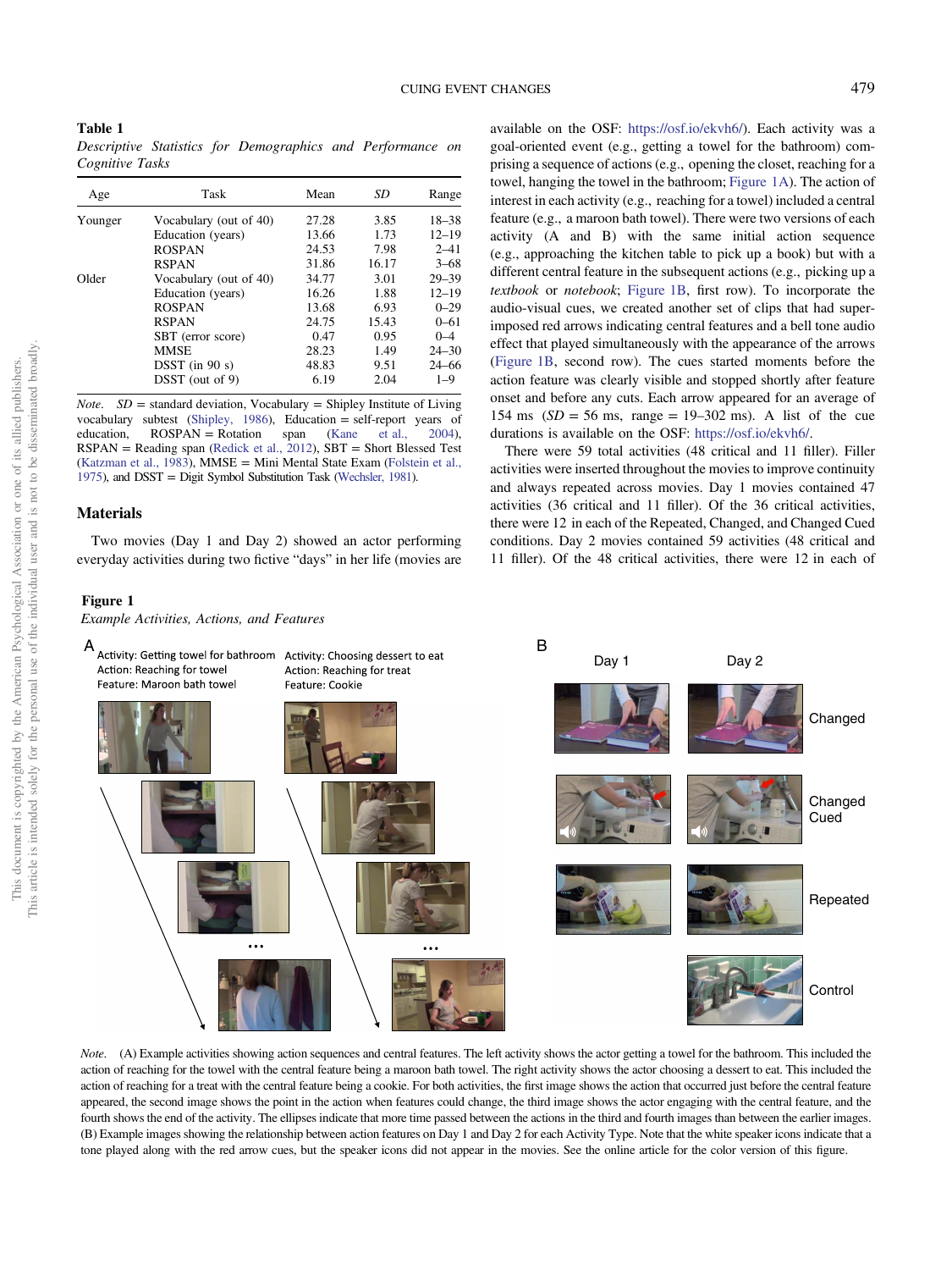the Repeated, Control, Changed, and Changed Cued conditions. Because the focus of the experiment was on memory updating, we were primarily interested in differences between the conditions including changed action features (i.e., Changed and Changed Cued). Control activities that only appeared on Day 2 were included as a contrast condition against which to assess effects of Day 1 actions on memory for Day 2 actions (i.e., proactive effects of memory). Repeated activities were included to encourage participants to use a recollective basis when attempting to classify "changed" activities at test. This is because without repeated activities, participants could use the greater familiarity of beginning actions in Changed and Changed Cued than Control activities as a basis for their classifications. Example stills from Repeated and Control activities appear in [Figure 1B](#page-4-0) (third and fourth rows, respectively). To counterbalance the assignment of activities to conditions, the 48 critical activities were divided into four groups of 12 and rotated across Activity Type conditions. The version of the changed action feature (A or B) that was shown on Day 2 was also counterbalanced. This counterbalancing arrangement produced eight experimental formats.

The Day 1 movie durations ranged from 26 min and 14 s to 28 min and 46 s, and the Day 2 movie durations ranged from 34 min and 19 s to 35 min and 55 s. The activities appeared in a fixed random order such that no more than three critical activities from the same Activity Type condition appeared consecutively. The activity sequences for the Day 2 movies were created by arranging the activities so that the movies for each format played with high continuity. The sequences for the Day 1 movies were then created by removing the Control activities from the Day 2 movies and keeping activities from the remaining conditions in the same order.

The cued recall test included 59 questions about the central action features that appeared on Day 2 (e.g., What form of laundry detergent did the actor use in the washing machine?). Questions appeared in the same order as the activities in the Day 2 movie to minimize confusion about the activity to which each question referred (the list of cued recall questions is available on the OSF: [https://osf.io/ekvh6/\)](https://osf.io/ekvh6/). The 2AFC recognition test included 59 trials that appeared in the same order as the cued recall questions. Each trial displayed two still frames side-by-side depicting both versions of the same action without cues. The position of stills (left or right) was randomized with the stipulation that the still including the central feature from the Day 2 movie did not appear in the same position more than three times consecutively. Only responses for the 48 critical activities are included in the analyses reported below.

#### Procedure

Participants completed the experiment in three sessions, each separated by approximately 1 week, depending on availability  $(M<sub>days</sub> = 7.08, SD<sub>days</sub> = 0.68, range = 5-12)$ . Interval lengths between age groups and sessions were compared by fitting a linear model and then conducting an analysis of variance (AN-OVA) with Type III sums of squares to accommodate the unbalanced design. There were no significant effects, largest  $F(1, 1)$  $236$ ) = 0.57,  $p = .45$ . This inter-session interval was selected to parallel earlier experiments showing age-related event memory updating differences [\(Wahlheim & Zacks, 2019\)](#page-14-0), to prevent ceiling effects in change detection shown at shorter intervals during pilot testing, and because it best aligned with the instructions that participants should imagine the actions in each movie being performed 1 week apart.

Table 2 displays the order of tasks in each session. In Session 1, participants watched the Day 1 movie and then completed the ROSPAN task. In Session 2, participants watched the Day 2 movie and then completed the Shipley Institute of Living vocabulary subtest. In Session 3, all participants completed the cued recall test, the 2AFC recognition test, and then the RSPAN task. Older adults then completed the MMSE and Digit Symbol Substitution Task (DSST) taken from the WAIS-R ([Wechsler, 1981](#page-14-0)). The full descriptions of the ROSPAN and RSPAN tasks are on the OSF: <https://osf.io/ekvh6/>. All computerized tasks were presented using E-Prime 3.0 software ([Psychology Software Tools,](#page-14-0) [2016](#page-14-0)). The Institutional Review Board at UNCG approved the following procedures.

In Session 1, before the Day 1 movie, participants were told that their task was to attend to the actions performed by the actor and prioritize attention to features cued by an arrow and bell sound because they would change in the next movie. Participants could use any strategy to remember the actions. They first watched an example movie (lasting 1 min and 9 s) in which the actor performed an activity that later repeated, an activity that later changed (without a cue), and a cued activity that changed in the Day 2 practice movie. They then watched the Day 1 movie.

In Session 2, participants were told to watch another movie with the same actor and to imagine it occurring 1 week later. They were also told to look for features that changed from the Day 1 movie and that activities cued in the Day 1 movie would also be cued in the upcoming movie. Participants were further told that when they noticed a changed feature, they should compare it with their memory for the feature from the Day 1 movie. To standardize the incidental encoding strategy of comparing features of cued activities from both movies, there were no intentional learning instructions before the Day 2 movie. Participants first watched the example Day 1 movie again as a reminder of the example activities they viewed earlier. Then participants watched a second example movie (lasting 1 min and 22 s) that included one activity from each condition. A summary slide appeared next, showing still shots from the example movies illustrating the activity types. Participants then watched the Day 2 movie.

In Session 3, participants were told that their memory for Day 2 action features would be tested. Before the actual test, they completed a practice cued recall test that included questions about features from the Day 2 example movie. For both the practice

| Table 2                              |  |
|--------------------------------------|--|
| Task Order for Experimental Sessions |  |

|         | Task order                                   |                                                |  |  |  |  |  |
|---------|----------------------------------------------|------------------------------------------------|--|--|--|--|--|
| Session |                                              |                                                |  |  |  |  |  |
| 2       | Day 1 movie ROSPAN<br>Day 2 movie Vocabulary |                                                |  |  |  |  |  |
| 3       |                                              | Cued recall 2AFC recognition RSPAN MMSE* DSST* |  |  |  |  |  |

*Note.*  $ROSPAN = Rotation$  span task ([Kane et al., 2004](#page-13-0)),  $RSPAN = Reading$  span task [\(Redick et al., 2012\)](#page-14-0), MMSE = Mini Mental State Exam [\(Folstein et al., 1975](#page-13-0)), and DSST = Digit Symbol Substitution Task [\(Wechsler, 1981\)](#page-14-0). \* These tasks were completed by older adults only.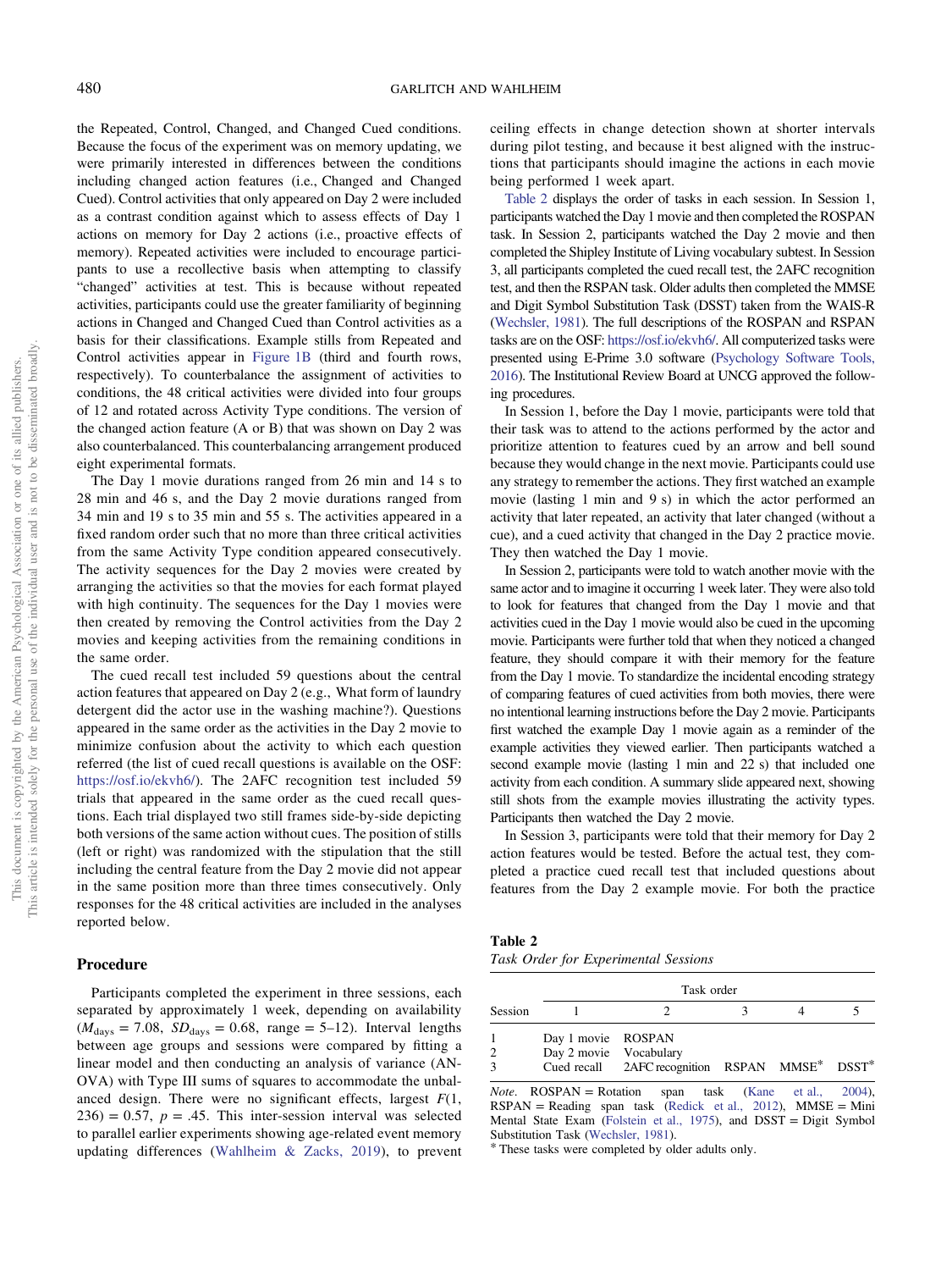and actual cued recall tests, participants typed each response.<sup>5</sup> Next, they indicated whether the activity had changed from Day 1 to Day 2 by clicking either a "Yes" or "No" button. When they responded "Yes," they were asked to type the Day 1 feature. When they responded "No," they clicked a button to indicate whether the activity "Repeated exactly across days" or "Only appeared on Day 2" to indicate Repeated and Control activities, respectively. Participants were told that they could guess or pass when they could not recall an action feature.

Day 2 cued recall responses were coded into four types. Day 2 Recall refers to responses that included the central Day 2 feature. Day 1 Intrusion refers to responses that included the central Day 1 feature. Note that Day 1 intrusions were actual episodic intrusions for only the activities that included changes. When reporting the results below, we also give estimates of semantic intrusions for Repeated and Control activities as baseline rates for how often participants reported the feature that would have appeared on Day 1 had those activities included changes. Ambiguous refers to descriptions of the correct activity that did not include a central feature from either of the movies. Other Errors were any other error responses or omissions. Responses for Day 1 recall following "changed" classifications were coded similarly, except that Day 1 Recall refers to correct recall of the Day 1 feature. Two raters coded the responses independently. Cohen's kappa for the initial ratings ( $\kappa = .84$ ,  $p < .001$ ) showed high agreement ([Landis & Koch, 1977\)](#page-13-0). Discrepancies were resolved through discussion. Given that Ambiguous and Other Error responses were not of theoretical interest, only correct Day 2 recalls, Day 1 intrusions, and correct Day 1 recalls were included in the analyses.

Immediately following the cued recall test, participants completed the 2AFC recognition test.<sup>6</sup> They were first given a practice test using stills of actions from the Day 1 and Day 2 example movies. On the practice and actual 2AFC recognition tests, two stills appeared showing the actor performing each version of the action. Below the pictures appeared the statement, "Click on the Day 2 activity." Participants clicked on the picture to indicate the action they recognized from the Day 2 movie. Next, a question appeared asking if the non-selected activity had appeared on Day 1. When participants clicked "Yes," they could move on to the next trial by then clicking the "Next" button. We assumed that "Yes" responses indicated when participants remembered that action features had changed between movies. When participants clicked "No," they were asked to indicate how the activity shown in the still related to the Day 1 movie. They responded by clicking either "Repeated exactly across days" or "Only appeared on Day 2" to indicate Repeated and Control activities, respectively. Participants then clicked "Next" to move on. The complete instructions for all phases and a schematic of the procedures for the cued recall and 2AFC recognition test phases are available on the OSF: [https://osf.io/](https://osf.io/ekvh6/) [ekvh6/](https://osf.io/ekvh6/).

#### Statistical Approach

All analyses were conducted using R software [\(R Core Team,](#page-14-0) [2020\)](#page-14-0). Unless noted, all models included age and activity type as fixed effects with subjects and activities as random intercept effects. We fitted logistic mixed-effects models using the *glmer* function from the lme4 package ([Bates et al., 2015](#page-12-0)). We chose this approach because mixed-effects modeling can simultaneously account for variability within and across subjects and items, thus improving the precision of effect estimation (e.g., [Baayen et al., 2008;](#page-12-0) [Brown,](#page-13-0) [2021](#page-13-0)). We then conducted hypothesis tests using the Anova function from the car package ([Fox & Weisburg, 2011](#page-13-0)), and pairwise comparisons using the emmeans function from the emmeans package [\(Lenth, 2020\)](#page-13-0) with the Tukey method controlling for the familywise error rate. The level for significance was set at  $\alpha = .05$ . Below we report model comparison statistics and p-values from each analysis. When applicable, we report estimated probabilities derived from these models.

To provide standardized effect size estimates, we fitted simple linear regression models with the lm function in R treating subjects as random effects. We then computed partial eta squared  $(\eta_p^2)$ ,  $d_r$ , and corresponding 95% confidence intervals from those models. We report these effect size estimates with the results of the mixed-effects models below. The specific details about the computation of effect sizes and the results from the simple linear regression models are available in the [Supplemental Material.](https://doi.org/10.1037/pag0000503.supp)

#### Results

# Cued Recall Performance

#### Day 2 Recalls

Day 2 recalls were examined to assess the effect of cuing on event memory updating. An Age  $\times$  Activity Type model was fitted to overall recall performance ([Figure 2A\)](#page-7-0). A significant effect of Age,  $\chi^2(1) = 7.71$ ,  $p < .01$ ,  $\eta_p^2 = .03$  [CI .01, .07], indicated that recall was higher for younger than older adults. In addition, a significant effect of Activity Type,  $\chi^2(3) = 80.77$ ,  $p < .001$ ,  $\eta_p^2 = .09$  [CI .04, .14], indicated that recall was higher for Changed Cued than Changed activities, z ratio = 2.83,  $p = .02$ ,  $d_r = 0.28$ [CI −0.08,0.64], showing that cuing benefitted memory updating. The extent to which each participant benefitted from cuing is plotted as difference scores subtracting recall probabilities in the Changed from Changed Cued condition ([Figure 2B](#page-7-0)). Other pairwise comparisons indicated that recall was higher for Repeated than all other activities, smallest z ratio = 4.29,  $p < .001$ ,  $d_r = 0.42$  [CI 0.05, 0.78], higher for Changed Cued than Control activities, z ratio = 3.75,  $p < .01$ ,  $d_r = 0.37$  [CI 0.01, 0.73], and did not differ between Changed and Control activities,  $z$  ratio = 0.93,  $p = .79$ ,  $d_r = 0.10$  [CI -0.26,0.45]. There was no significant Age  $\times$ Activity Type interaction,  $\chi^2(3) = 3.12$ ,  $p = .37$ ,  $\eta_p^2 < .01$  [CI .00, .02]. Together, these results showed that cuing changed features benefitted memory updating comparably for both age groups. Although both groups enjoyed cuing benefits, this is the first time that older adults have shown proactive facilitation in overall Day 2 recall of changed features. Taken with previous findings showing disproportionate agerelated deficits in recall of changed features ([Wahlheim & Zacks,](#page-14-0) [2019](#page-14-0)), these results suggest that directing older adults' allocation of attention to central action features improved their event memory updating deficit.

<sup>&</sup>lt;sup>5</sup> The experimenter typed cued recall responses for two older adults who were uncomfortable using a computer keyboard.<br><sup>6</sup> One younger adult did not complete the 2AFC recognition test.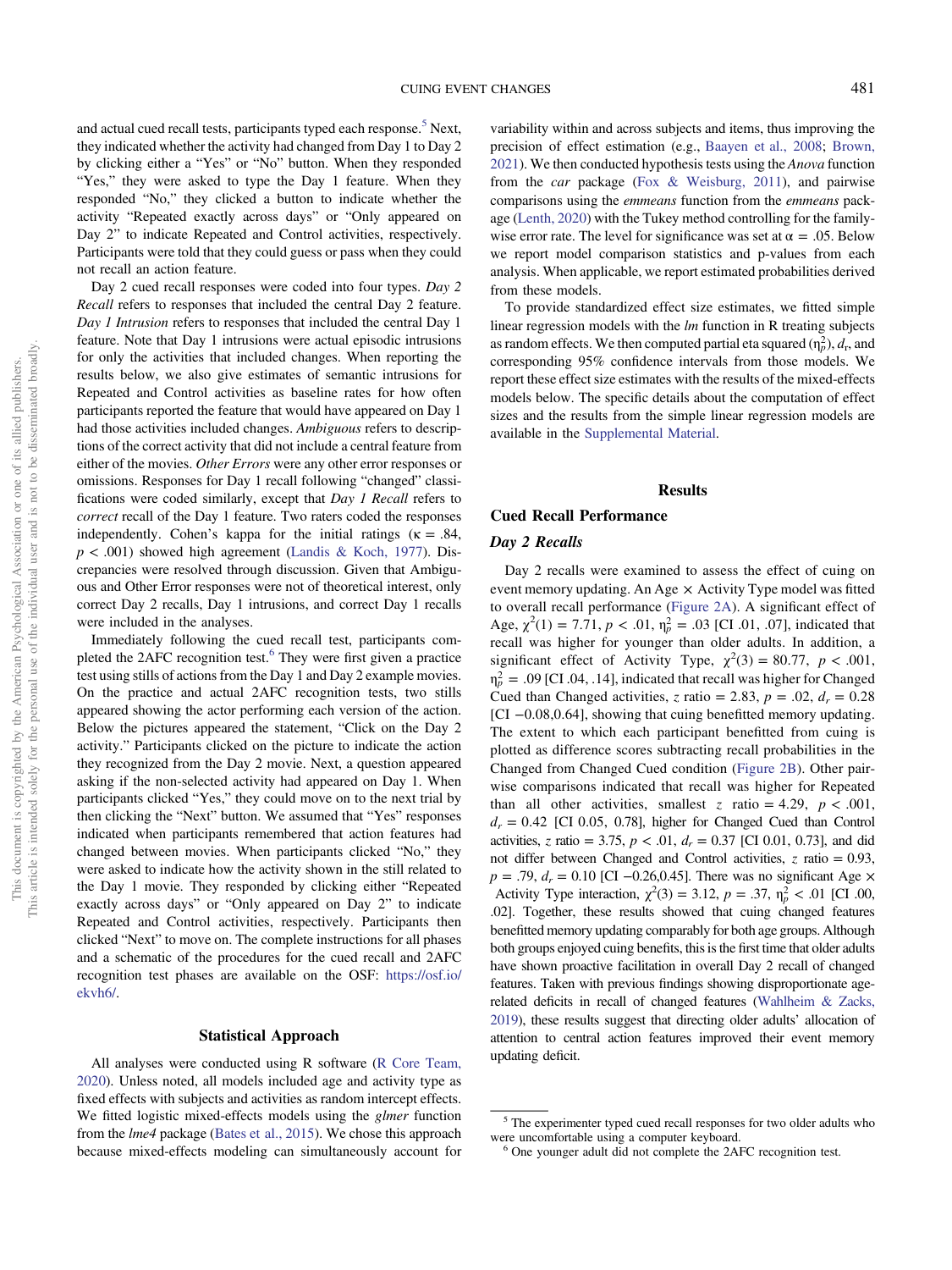<span id="page-7-0"></span>



Note. Model-estimated probabilities of (A) Day 2 recall and (C) Day 1 intrusions as a function of Age and Activity Type. Error bars are 95% confidence intervals. Participant-level cuing effects are displayed as difference scores (gray dots) subtracting probabilities for Changed from Changed Cued activities for (B) Day 2 recall and (D) Day 1 intrusions. Cuing effects reflecting better memory accuracy for cued than uncued changes were shown by difference scores above 0 for Day 2 recall and scores below 0 for Day 1 intrusions. For Day 2 recalls, 52% of younger adults and 40% of older adults showed a cuing effect. For Day 1 intrusions, 32% of younger adults and 40% of older adults showed a cuing effect.

# Day 1 Intrusions

Day 1 intrusions were examined to assess potential age differences in proactive interference susceptibility and to determine whether cuing offset those effects. An Age  $\times$  Activity Type model was fitted to overall intrusions (Figure 2C). A significant effect of Activity Type,  $\chi^2(3) = 99.34$ ,  $p < .001$ ,  $\eta_p^2 = .17$  [CI .11, .22], indicated higher estimates for Changed and Changed Cued activities (episodic memory intrusions) than Repeated and Control activities (semantic memory intrusions), smallest z ratio = 4.98,  $p < .001$ ,  $d_r = 0.64$  [CI 0.27, 1.01]. However, there was no difference between Changed and Changed Cued activities,  $z$  ratio = 0.91,  $p = .80$ ,  $d<sub>r</sub> = 0.12$  [CI –0.24, 0.48], indicating that cuing did not offset proactive interference effects on intrusion production. The extent to which each participant benefitted from cuing is plotted as difference scores subtracting intrusion probabilities in the Changed from Changed Cued condition (Figure 2D). Finally, intrusion estimates were significantly higher for Control than Repeated activities, z ratio = 2.70,  $p = .04$ ,  $d<sub>r</sub> = 0.30$  [CI -0.06, 0.66], suggesting that better memory for repeated features also reduced intrusions from semantic memory. No other effects were significant, largest  $\chi^2(1) = 3.39$ ,  $p = .07$ ,  $\eta_p^2 < .01$  [CI .00, .03]. Together, these results replicate [Stawarczyk et al. \(2020\)](#page-14-0) in showing comparable Day 1 intrusions for both age groups. They also indicated that cuing benefits did not extend to preventing intrusion errors for either group.

#### "Changed" Classifications

To further understand how cuing affected memory updating, classifications of activities as having earlier changed were examined. Based on prior studies, "changed" classifications were used to indirectly assay differences in change detection and attendant integrated representations formed while viewing the Day 2 movie ([Hermann et al., 2021;](#page-13-0) [Stawarczyk et al., 2020;](#page-14-0) [Wahlheim & Zacks,](#page-14-0) [2019\)](#page-14-0). Overall "changed" classifications were assumed to comprise instances when changes were recollected (operationalized as correctly classified changes and correct recall of Day 1 features) and when changes were remembered but not recollected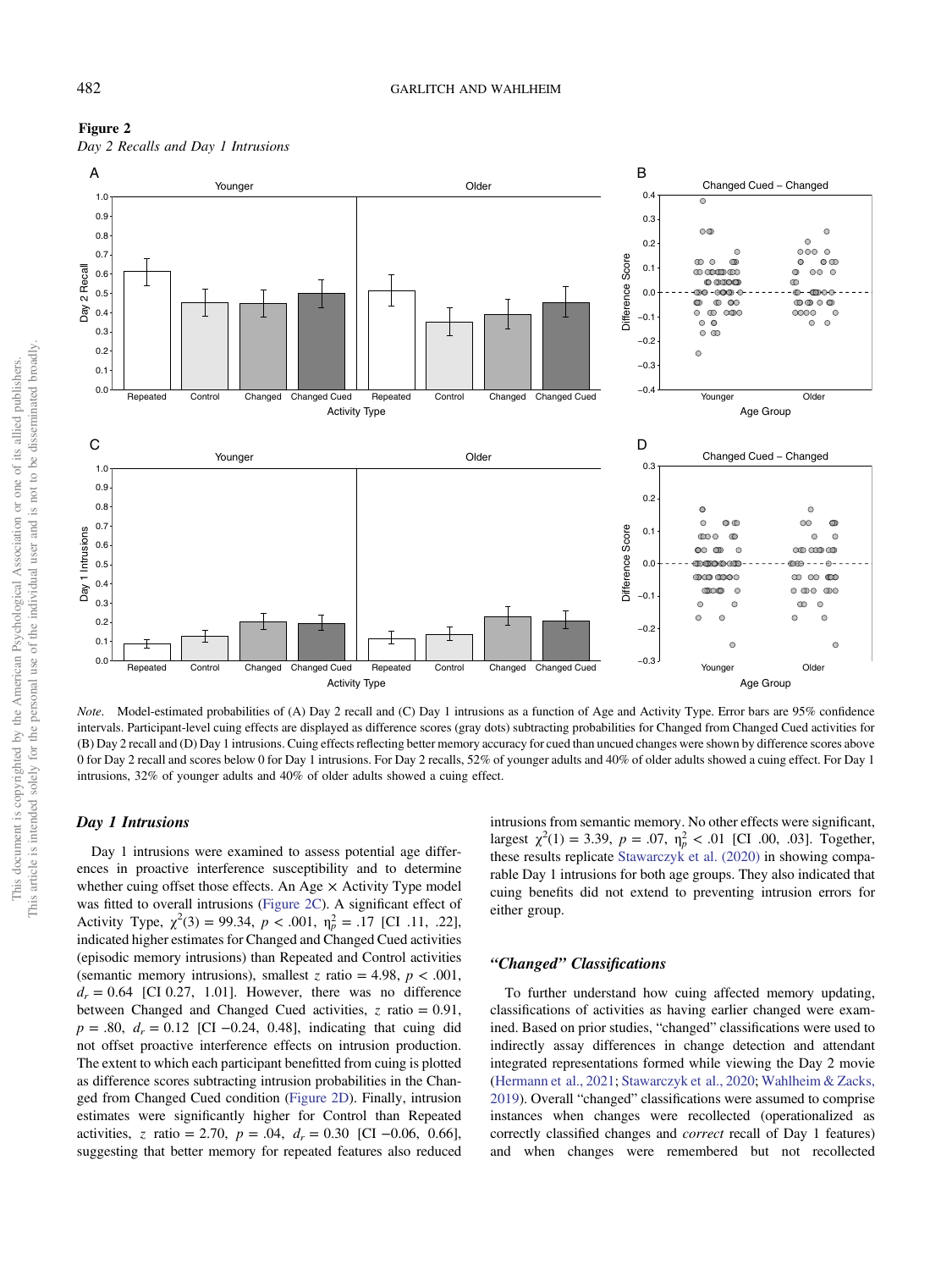This article is intended solely for the personal use of the individual user and is not to be disseminated broadly.

<span id="page-8-0"></span>(operationalized as correctly classified changes and incorrect recall of Day 1 features). Recollected changes were assumed to primarily reflect instances when participants could access integrated representations. In contrast, remembered but not recollected changes were assumed to primarily reflect instances when less precise representations of changes were retrieved. Specifically, these representations were assumed to be characterized as remembering that features had changed but not recollecting what earlier features had changed. Such instances were not expected to be associated with memory updating benefits because they would not elicit the necessary contents of integrated representations. Age differences in the bases for "changed" classifications were examined by comparing the frequencies of these two kinds of classifications. Based on EMRC, we assumed that classifications based more on recollection of changes would result in better discrimination between activities that included changes (Changed and Changed Cued) and activities that did not (Repeated and Control). We expected younger adults to show better discrimination because older adults sometimes experience episodic memory deficits characterized by less accurate recollections (e.g., [Dodson et al., 2007\)](#page-13-0).

The overall probabilities of "changed" classifications collapsed across the two kinds are displayed in Table 3 (top rows). An Age  $\times$ Activity Type model indicated no significant effect of Age,  $\chi^2(1) = 2.26$ ,  $p = .13$ ,  $\eta_p^2 = .01$  [CI .00, .04], a significant effect of Activity Type,  $\chi^2(3) = 428.64$ ,  $p < .001$ ,  $\eta_p^2 = .30$  [CI .23, .36], and a significant Age  $\times$  Activity Type interaction,  $\chi^2(3) = 58.11$ ,  $p < .001$ ,  $\eta_p^2 = .04$  [CI .01, .08]. There were fewer incorrect classifications of Repeated and Control activities for younger than older adults, smallest z ratio = 3.18,  $p < .01$ ,  $d_r = 0.57$  [CI 0.21, 0.94], but there was no age difference in correct classifications of Changed and Changed Cued activities, largest z ratio = 1.89,  $p = .06$ ,  $d_r = 0.36$  [CI 0.00, 0.72]. This showed better mnemonic discrimination between changed and unchanged action features for younger than older adults. Further comparisons showed that both age groups were more likely to correctly classify Changed and Changed Cued activities than to incorrectly classify Repeated and Control activities, smallest z ratio = 2.62,  $p = .04$ ,  $d<sub>r</sub> = 0.35$  [CI -0.01, 0.71], and were more likely to incorrectly classify Control than Repeated activities, smallest z ratio = 3.15,  $p < .01$ ,  $d_r = 0.40$  [CI 0.04, 0.76]. Finally, younger adults were more likely to correctly classify Changed Cued than Changed activities, z ratio = 6.68,  $p < .001$ ,  $d_r = 0.74$  [CI 0.37, 1.11], while older adults did not show this difference, z ratio = 2.42,  $p = .07$ ,  $d_r = 0.32$  [CI -0.04, 0.68]. These results could suggest that cuing was less effective at directing attention to changes for older than younger adults. However, taken with the finding that older adults showed poorer discrimination between changed and unchanged activities than younger adults, these results likely indicate that overall "changed" classifications were generally less sensitive to cuing effects for older than younger adults.

To further understand the basis of cuing effects on "changed" classifications, we decomposed overall classifications for Changed and Changed Cued activities into the two kinds described above: change recollected and change remembered but not recollected ([Table 4\)](#page-9-0). If cuing improved recall of Day 1 features during Day 2 viewing, change recollection characterized by accurate recall of Day 1 features at test should be greater for Changed Cued than Changed activities. This hypothesis was tested by comparing change recollection rates for both age groups ([Table 4,](#page-9-0) top rows) with an Age  $\times$  Activity Type model. The model indicated a significant effect of Age,  $\chi^2(1) = 29.90, p < .001, \eta_p^2 = .15$  [CI .07, .23], showing higher change recollection for younger than older adults. The model also indicated a significant effect of Activity Type,  $\chi^2(1) = 34.74$ ,  $p < .001$ ,  $\eta_p^2 = .06$  [CI .01, .12], showing that change recollection was greater for Changed Cued than Changed activities. There was no significant Age  $\times$  Activity Type interaction,  $\chi^2(1) = 0.03$ ,  $p = .86$ ,  $\eta_p^2 < .01$  [CI .00, .03]. These results supported the hypothesis that cuing attention to changes should improve recollection of the features that had changed.

For completeness, changes that were remembered but not recol-lected [\(Table 4,](#page-9-0) bottom rows) were also examined with an Age  $\times$ Activity Type model. The model indicated significant effects of Age,  $\chi^2(1) = 24.73$ ,  $p < .001$ ,  $\eta_p^2 = .13$  [CI .06, .21], and Activity Type,  $\chi^2(1) = 4.18$ ,  $p = .04$ ,  $\eta_p^2 < .01$  [CI .00, .05], and no significant Age × Activity Type interaction,  $\chi^2(1) = 3.71$ ,  $p = .05$ ,  $\eta_p^2$  < .01 [CI .00, .04]. This showed that older adults classified more activities as changed without recalling Day 1 features, which might have reflected an age-related deficit in encoding and recollecting integrated representations.

# Day 2 Recalls Conditionalized on "Changed" Classifications

The results showing that cuing attention to action features increased Day 2 recall and change recollection suggested that these two measures were positively associated. This was verified by conditionalizing Day 2 recall for both changed activity types on three "changed" classifications: change recollected, change remembered but not recollected, and change not remembered [\(Figure 3,](#page-9-0) green, blue, and red points, respectively). The first two classifications were the same as defined above, and the last included instances when changed activities were *not* classified as such. An Age  $\times$ Activity Type  $\times$  Classification model indicated a significant effect of Classification,  $\chi^2(2) = 157.54$ ,  $p < .001$ ,  $\eta_p^2 = .33$  [CI .27, .38], showing higher recall when change was recollected (green points)

Table 3

Model-Estimated "Changed" Classification Probabilities for Each Test as a Function of Age and Activity Type

| Test             |         |                    | Activity type      |                      |                  |  |
|------------------|---------|--------------------|--------------------|----------------------|------------------|--|
|                  | Age     | Repeated           | Control            | Changed              | Changed Cued     |  |
| Cued recall      | Younger | $.12$ $[.09, .15]$ | $.22$ $[.18, .27]$ | $.41$ $[.35, .48]$   | $.59$ [.52, .65] |  |
|                  | Older   | $.25$ [.20, .32]   | $.34$ [.28, .41]   | $.42$ [ $.35, .50$ ] | $.50$ [.42, .58] |  |
| 2AFC recognition | Younger | $.26$ [.22, .30]   | $.30$ [.26, .35]   | $.70$ [.65, .75]     | $.80$ [.76, .84] |  |
|                  | Older   | $.37$ [.31, .43]   | $.34$ $[.28, .40]$ | $.57$ $[.50, .63]$   | $.65$ [.58, .70] |  |

Note. 95% confidence intervals are displayed in brackets.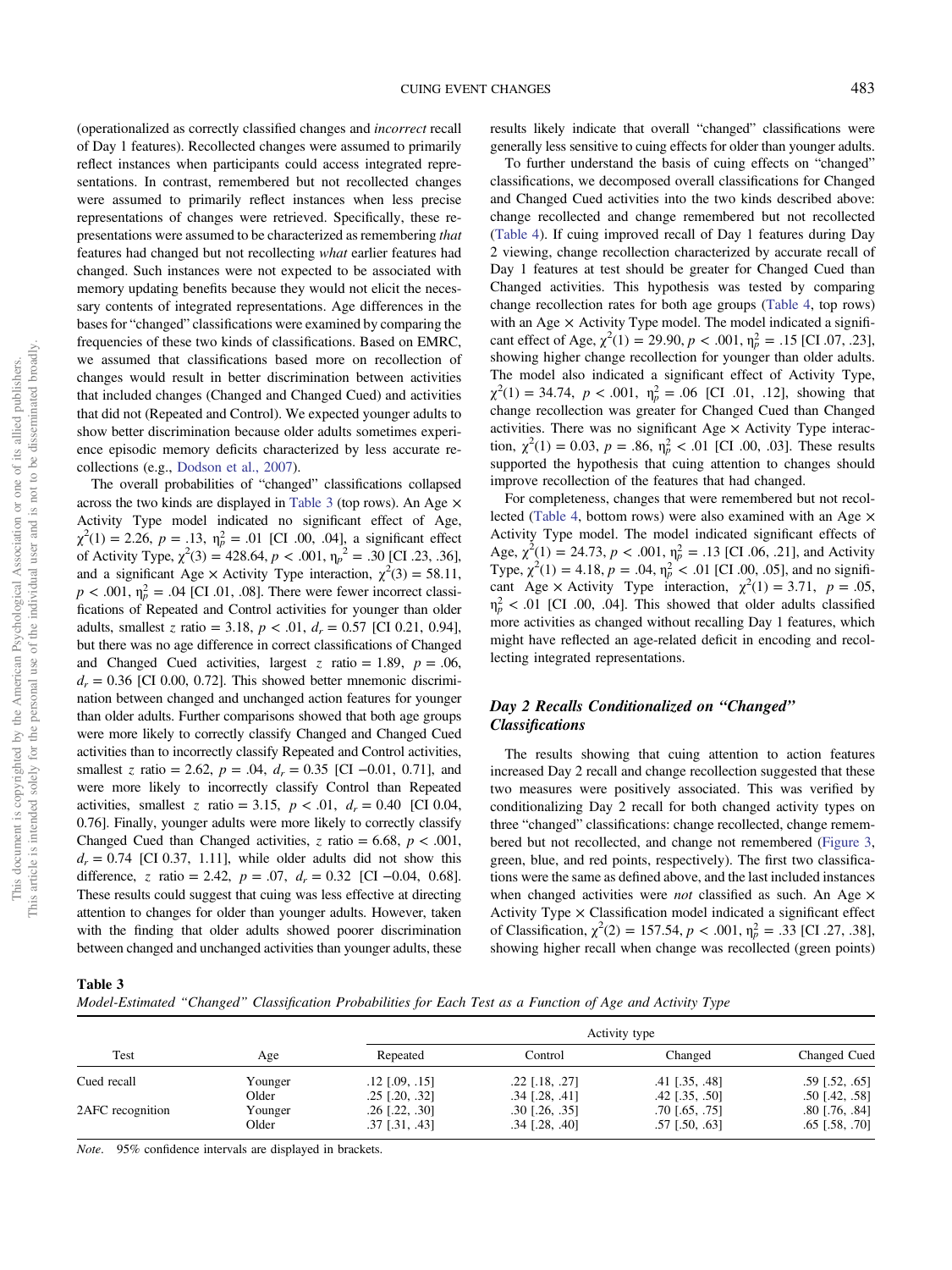<span id="page-9-0"></span>

| Table 4 |  |
|---------|--|
|---------|--|

| Model-Estimated "Changed" Classification Probabilities as a Function of Classification, Age, and Activity Type |  |  |  |  |
|----------------------------------------------------------------------------------------------------------------|--|--|--|--|
|                                                                                                                |  |  |  |  |

|                                                         |         | Activity type      |                  |
|---------------------------------------------------------|---------|--------------------|------------------|
| Classification                                          | Age     | Changed            | Changed Cued     |
| Changed + Day 1 Recall (Recollected)                    | Younger | $.22$ [.17, .29]   | $.34$ [.27, .42] |
|                                                         | Older   | $.10$ [.07, .14]   | $.16$ [.11, .22] |
| Changed + No Day 1 Recall (Remembered, not Recollected) | Younger | $.14$ [.11, .17]   | $.18$ [.15, .22] |
|                                                         | Older   | $.28$ $[.23, .34]$ | .28 [.23, .34]   |

Note. 95% confidence intervals are displayed in brackets.

than when it was not (blue and red points), smallest  $z$  ratio = 8.47,  $p < .001$ ,  $d<sub>r</sub> = 1.39$  [CI 0.99, 1.78], and no difference between the latter classifications for which change was not recollected,  $z$  ratio = 1.68,  $p = .21$ ,  $d_r = 0.05$  [CI -0.31, 0.41]. No other effects were significant, largest  $\chi^2(2) = 5.82$ ,  $p = .06$ ,  $\eta_p^2 = .02$  [CI .00, .04]. Taken with the observed differences in classification probabilities, these results suggest that the cuing benefit on memory updating was partly due to its improvement of detection and recollection of changes.

# 2AFC Recognition Memory

# Day 2 Recognition Accuracy

Cuing effects on 2AFC recognition accuracy were also examined to determine whether the cuing benefits shown in cued recall above depended on recollection-based retrieval. If so, then such benefits should be unlikely to occur in a 2AFC recognition task that is less dependent on recollection. An Age  $\times$  Activity Type

# model was fitted to 2AFC recognition accuracy [\(Figure 4A\)](#page-10-0). There was a significant effect of Age,  $\chi^2(1) = 13.18$ ,  $p < .001$ ,  $\eta_p^2 = .05$  [CI .02, .09], showing higher accuracy for younger than older adults. There was also a significant effect of Activity Type,  $\chi^2(3) = 79.61$ ,  $p < .001$ ,  $\eta_p^2 = .09$  [CI .04, .14], showing higher accuracy for Repeated than all other activity types, and for Control than Changed and Changed Cued activity types, smallest  $\zeta$  ratio = 2.85,  $p = .02$ ,  $d_r = 0.29$  [CI -0.07, 0.65]. Critically, accuracy for Changed and Changed Cued activities was not significantly different, z ratio = 2.06,  $p = .17$ ,  $d<sub>r</sub> = 0.21$  [CI -0.15, 0.57]. The extent to which each participant benefitted from cuing is plotted as difference scores subtracting recognition accuracy probabilities in the Changed from Changed Cued condition ([Figure 4B\)](#page-10-0). There was no significant Age  $\times$  Activity Type interaction,  $\chi^2(3) = 2.53$ ,  $p = .47$ ,  $\eta_p^2 < .01$  [CI .00, .02]. Thus, contrary to the cued recall results, cuing did not improve 2AFC recognition accuracy for Day 2 action features. Taken together, these results suggest that cuing enhanced integrative encoding that

Day 2 Recalls Conditionalized on "Changed" Classifications



Note. Model-estimated probabilities of Day 2 recall for Changed and Changed Cued activities as a function of Age. The black points are the overall probabilities, and the colored points are the conditional probabilities. The green points are when changed activities were correctly classified and Day 1 features were recalled (Change Recollected); the blue points are when changed activities were correctly classified and Day 1 features were not recalled (Change Remembered, Not Recollected); and the red points are when changed activities were incorrectly classified as not changed (Change Not Remembered). The conditional point sizes indicate the proportions of responses that went into each cell. Error bars are 95% confidence intervals. See the online article for the color version of this figure.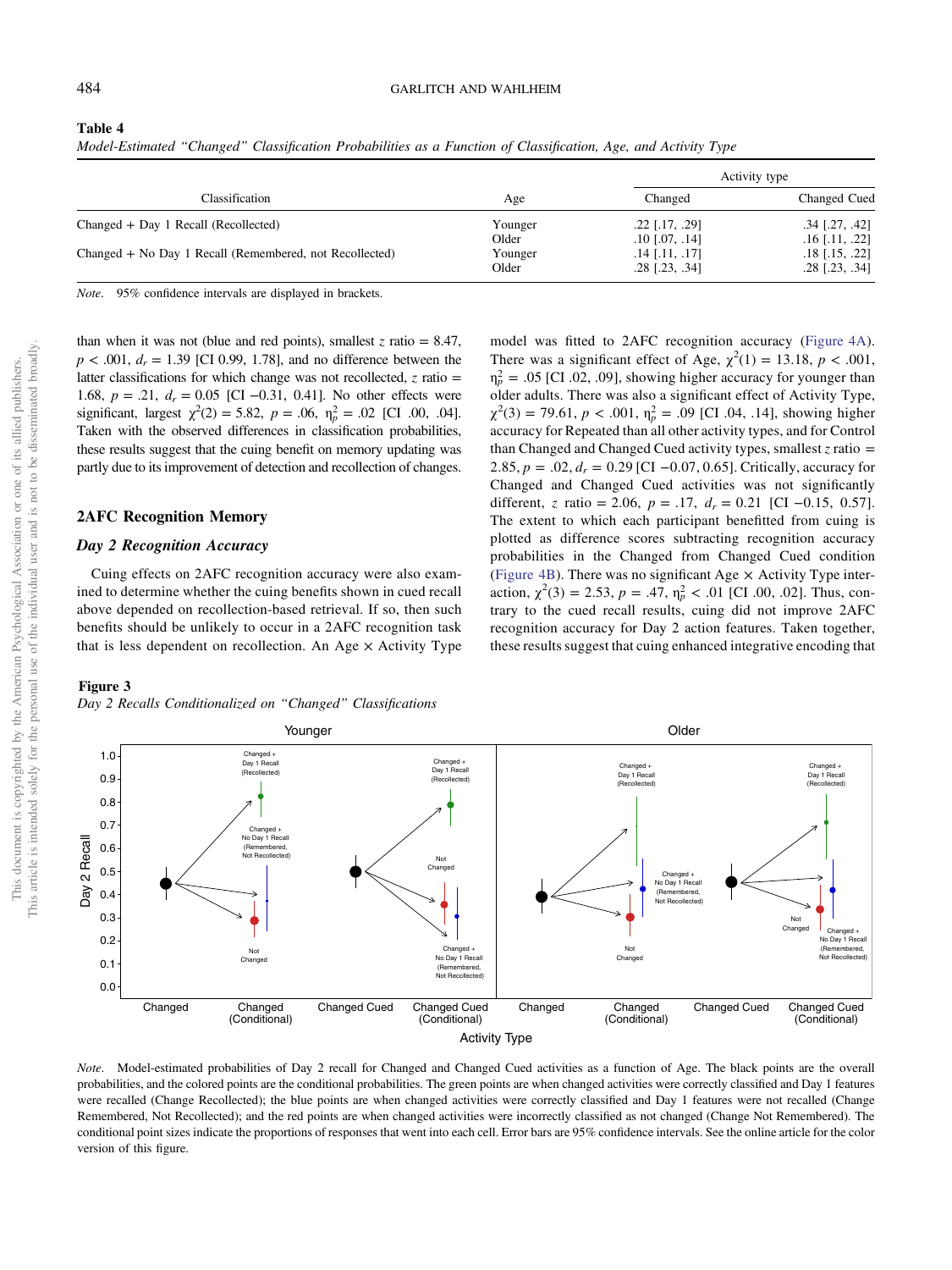<span id="page-10-0"></span>Figure 4 2AFC Recognition Accuracy



Note. (A) Model-estimated probabilities of 2AFC recognition accuracy. Error bars are 95% confidence intervals. (B) Participant-level cuing effects displayed as difference scores (gray dots) calculated by subtracting probabilities for Changed from Changed Cued activities. Cuing effects reflecting better recognition accuracy for cued than uncued changes were shown by difference scores above 0. A cuing effect was shown by 47% of younger adults and 51% of older adults.

improved updating to a greater extent when subsequent retrieval conditions were recollection-based.

### "Changed" Classifications

Following the approach for cued recall, "changed" classifications on the recognition test were examined to determine the basis for such judgments in older and younger adults. An Age  $\times$  Activity Type model was fitted to overall "changed" classifications [\(Table 3,](#page-8-0) bottom rows). The model indicated no significant effect of Age,  $\chi^2(1) = 1.79, p = .18, \eta_p^2 < .01$  [CI .00, .03], a significant effect of Activity Type,  $\chi^2(3) = 694.77$ ,  $p < .001$ ,  $\eta_p^2 = .47$  [CI .41, .52], and a significant Age  $\times$  Activity Type interaction,  $\chi^2(3) = 75.33$ ,  $p < .001$ ,  $\eta_p^2 = .07$  [CI .03, .11]. Relative to younger adults, older adults correctly classified fewer Repeated activities,  $z$  ratio = 3.14,  $p < .01$ ,  $d_r = 0.54$  [CI 0.17, 0.91], and comparable Control activities, z ratio = 0.97,  $p = .33$ ,  $d<sub>r</sub> = 0.17$  [CI -0.19, 0.53]. In contrast, relative to older adults, younger adults correctly classified more Changed and Changed Cued activities, smallest  $z$  ratio = 3.60,  $p < .001$ ,  $d_r = 0.64$  [CI 0.27, 1.00]. Both age groups correctly classified more Changed Cued than Changed activities, smallest z ratio = 2.63,  $p = .04$ ,  $d_r = 0.38$  [CI 0.01, 0.74], and were more likely to correctly classify Changed and Changed Cued activities than to incorrectly classify Repeated and Control activities as changed, smallest z ratio = 6.29,  $p < .001$ ,  $d_r = 0.93$  [CI 0.55, 1.31]. Finally, both age groups showed no significant difference between incorrect classifications of Repeated and Control activities, largest z ratio = 2.04,  $p = .17$ ,  $d_r = 0.22$  [CI -0.14, 0.58]. These findings converge with the results from the cued recall test in showing that "changed" classifications better discriminated changed from unchanged activities for younger than older adults, suggesting that younger adults based those classifications more on recollection. However, in contrast to the cued recall results, there was no strong evidence that cuing increased accuracy for both "changed" classifications and memory for Day 2 features. This suggested that the accessibility differences for integrated representations resulting from cuing may have been offset by including recognition probes that provided more environmental support.

# 2AFC Recognition Accuracy Conditionalized on "Changed" Classifications

The association between 2AFC recognition accuracy for the two changed activity types and the ability to accurately classify them as such was examined by conditionalizing the former on the latter ([Figure 5\)](#page-11-0). These analyses could potentially illuminate the inconsistencies in cuing effects on recognition and classification accuracy. An Age  $\times$  Activity Type  $\times$  Classification model indicated significant effects of Age,  $\chi^2(1) = 8.18$ ,  $p < .01$ ,  $\eta_p^2 = .02$  [CI .00, .05], and Classification,  $\chi^2(1) = 15.43, p < .001, \eta_p^2 = .03$  [CI .01, .07], and a significant Age  $\times$  Classification interaction,  $\chi^2(1) = 5.50$ ,  $p = .02$ ,  $\eta_p^2 < .01$  [CI .00, .03]. No other effects were significant, largest  $\chi^2(1) = 2.30, p = .13, \eta_p^2 < .01$  [CI .00, .03]. Accuracy was higher for correct than incorrect classifications for younger, z ratio = 4.51,  $p < .001$ ,  $d<sub>r</sub> = 0.47$  [CI 0.10, 0.83], but not older adults, z ratio = 0.95,  $p = .34$ ,  $d<sub>r</sub> = 0.18$  [CI –0.18, 0.54]. These results replicate the positive associations between correct change classifications and cued recall for changed action features in younger adults. The absence of such associations for older adults suggests that they based their judgments less on diagnostic information such as recollection of changes. Although these results again point to age differences in the basis for classifications, they do not clearly illuminate the disconnect in cuing effects on recognition and "changed" classifications above.

#### **Discussion**

The present experiment examined the role of controlled attention in age-related event memory updating deficits. Specifically, it examined whether older adults' updating could be improved by cuing their attention to changed action features. Cuing improved subsequent cued recall of recent action features for older and younger adults. Importantly, cuing changed features led to the first reported observation of proactive facilitation in overall recall of those features for older adults. These results suggest that cuing benefits partly reflected improved integrative encoding and recollection of changes. This was shown as cuing increased change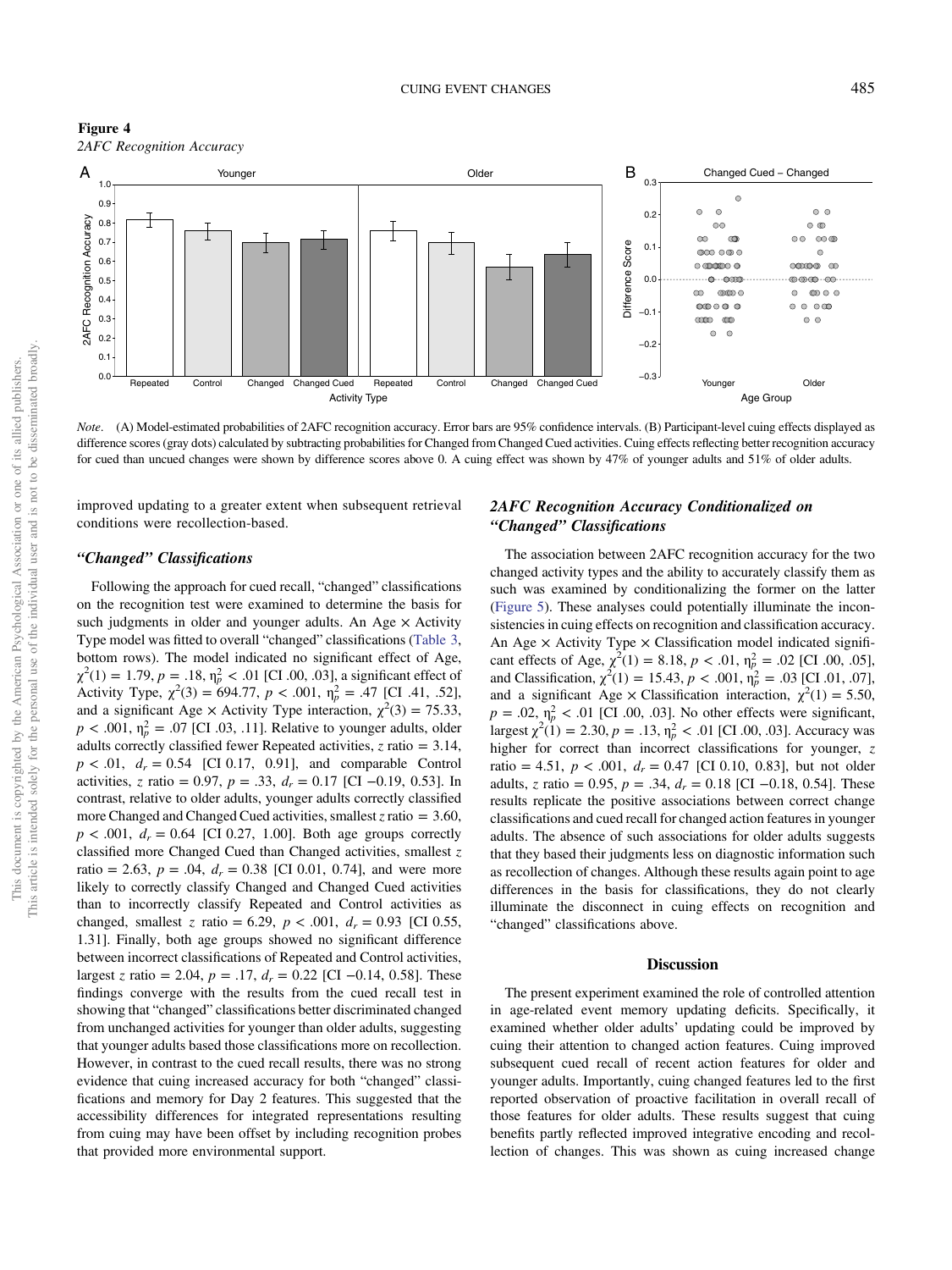

<span id="page-11-0"></span>

Note. Model-estimated probabilities of 2AFC recognition accuracy for Changed and Changed Cued activities as a function of Age. The black points are the overall probabilities, and the colored points are the conditional probabilities. Green points are correctly classified changes, and red points are incorrectly classified changes. The conditional point sizes indicate the proportions of responses that went into each cell. Error bars are 95% confidence intervals. See the online article for the color version of this figure.

recollection, which was associated with better memory updating for both age groups. Cuing also increased how often changes were classified in 2AFC recognition, but the associated benefits did not translate into significantly better overall recognition for cued changes. Taken with the cued recall results, these findings suggest that cuing led to encoding improvements that were realized to the greatest extent when the subsequent memory task required recollection-based retrieval.

# Age Differences in Event Memory Updating

Prior research indicates that older adults experience deficits in detecting and recollecting changed action features, which contributes to their impaired ability to update event memories [\(Stawarczyk et al.,](#page-14-0) [2020;](#page-14-0) [Wahlheim & Zacks, 2019\)](#page-14-0). Older adults also experience some normative declines in controlling and sustaining attention (for a review, see [Kramer & Madden, 2008\)](#page-13-0), which contributes to poorer detection of moment-to-moment visual changes (e.g., [Rizzo et al.,](#page-14-0) [2009\)](#page-14-0). Therefore, deficits in attention allocation to changed features may also play a role in the event memory updating deficit older adults showed previously. However, under certain conditions, older adults can marshal attentional resources to prioritize encoding important information and rescue their memory deficits (for a review, see [Castel, 2008;](#page-13-0) [Gold et al., 2017](#page-13-0)). These findings lead to the hypothesis that directing attention to changed features should improve age-related memory updating deficits by promoting integrative encoding and later recollection of change.

The present results support this hypothesis as cuing original and changed action features improved memory updating, shown by proactive facilitation in memory for changed actions for both older

and younger adults. The role of controlled attention in age-related event memory updating deficits assumed here led to the prediction that cuing would improve memory updating more for older than younger adults. Taken with the results from [Wahlheim and Zacks \(2019\)](#page-14-0) showing that older adults were impaired in recall of changed features relative to younger adults who showed overall proactive facilitation, the comparable cuing benefits for both groups observed here suggest that older adults benefitted more from attentional cuing. However, stronger evidence for this conclusion would have been shown if younger adults had demonstrated overall proactive facilitation in memory for uncued changes, as in previous studies. The implication from these results of a role for attention in memory updating converges with findings from paired-associate learning paradigms with younger adults. In those studies, change recollection and associated updating benefits were greater when participants were instructed to look for changes [\(Jacoby et al., 2015\)](#page-13-0), and when they reported attending to stimuli when changes appeared ([Garlitch & Wahlheim, 2020b\)](#page-13-0). Importantly, the present results contradict the IDT prediction that older adults should experience more interference when competing responses are co-activated (e.g., [Hasher & Zacks, 1988\)](#page-13-0).

How did external cues enhance overall memory for changed features? One possibility, according to EMRC, is that the cues promoted recall of Day 1 features during Day 2 encoding. This then enabled change detection and subsequent integrative encoding to occur more often during Day 2, which provided more opportunities for integrated representations to be recollected later. Such recollection is accompanied by benefits for remembering the temporal order of features, consistent with work on remindings-based accounts of temporal memory ([Hintzman,](#page-13-0) [2004;](#page-13-0) [2010\)](#page-13-0). The present results support this view by showing that change recollection rates, which presumably assay the extent to which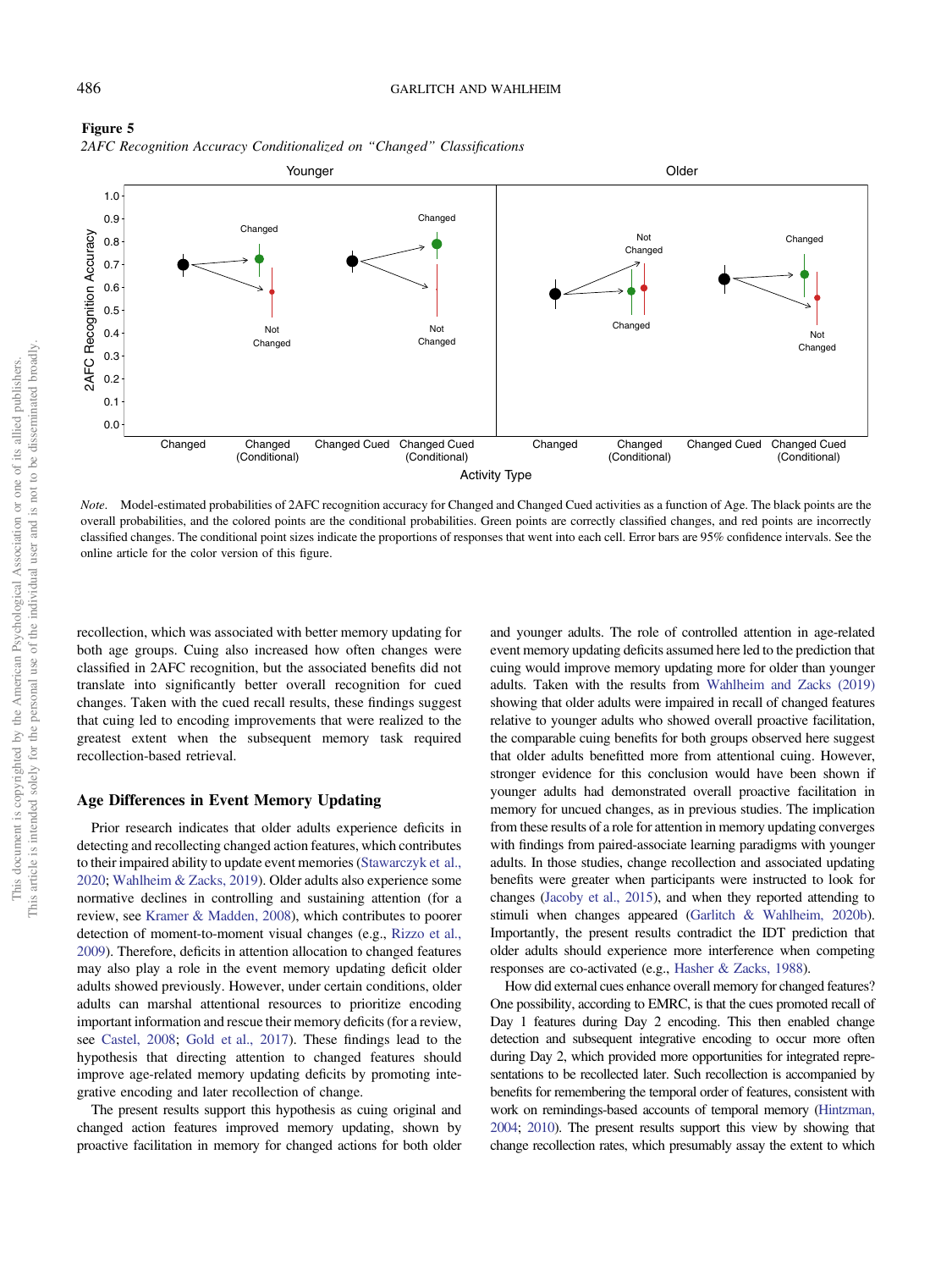<span id="page-12-0"></span>integrated representations were retrieved, were higher when changed features were cued relative to uncued. Furthermore, change recollection was associated with proactive facilitation in Day 2 recall, and therefore suggests that the cuing benefit to memory for recent features reflected enhanced memory integration. However, one caveat is that these correlational results do not definitively support this causal interpretation.

Another possibility, consistent with independent trace accounts of temporal memory (e.g., [Flexser & Bower, 1974](#page-13-0)), is that cuing improved encoding of separate event representations and their associations with temporal context. These theories would assume that cuing the features would result in stronger associations between the features and the time of their occurrence, leading to better independent recall of both actions from which change recollection can be inferred. This is consistent with findings showing that information learned across overlapping experiences can be flexibly recombined at retrieval (e.g., [Zeithamova & Preston, 2010\)](#page-15-0). Based on prior work showing that increasing the accessibility of original information improves both detection of changes during study and recollection of changes at test (e.g., [Wahlheim & Jacoby, 2013](#page-14-0)), and that participants in this study were told to think back to Day 1 features when cued on Day 2, we invoke an EMRC interpretation that cuing enhanced integrative encoding on Day 2. However, we acknowledge that more systematic experimentation is required to determine whether cuing also improved flexible recombination at test for some actions.

# Age Differences in Recognition of Changed Events

The present experiment also examined whether attentional cuing would lead to improved memory updating in 2AFC recognition. This was intended to provide insight into whether the benefits of cuing reflected improved encoding that supported subsequent memory when the task required recollection-based retrieval. Since the 2AFC recognition task presumably relied less on recollection than cued recall, an absence of cuing effects in recognition would suggest that cuing enhanced recollection of changed features. Contrary to the broader literature showing little age differences in recognition (for a review and meta-analysis, see [Rhodes et al., 2019\)](#page-14-0), older adults showed worse 2AFC recognition than younger adults, replicating recent findings ([Stawarczyk et al., 2020](#page-14-0)). Importantly, cuing did not improve 2AFC recognition for changed actions, but it did lead to more accurate classification of changes, which was associated with improved memory updating for younger but not older adults. Although these complex patterns created some ambiguity for interpretation, the selective presence of cuing effects in cued recall led us to the provisional conclusion that cuing had its effects partly by supporting recollection-based retrieval.

#### Limitations

The present study is limited by the cross-sectional extremegroups design. Dichotomizing continuous variables, such as age, can minimize individual differences within groups, reduce the reliability of effect size estimates or statistical testing, and complicate cross-study comparisons (e.g., [MacCallum et al., 2002\)](#page-14-0). Future studies may benefit from including a continuous age range to determine the linearity of the relationship between age and cuing effects. A further limitation is that artificial audio-visual cues do not appear in everyday life. A naturalistic analog to examine in future

work would be gestures or directives in which an experimenter points to the actions of the observed actor. A final limitation worth noting is the type of action changes depicted in the current paradigm. Although naturalistic, the changed features (e.g., brush and comb) were associated with the same function of an action (e.g., styling hair). This aspect of the procedure may contribute to age-related updating differences because older adults are more likely to show gist-based memory errors (for a review, see [Devitt & Schacter,](#page-13-0) [2016\)](#page-13-0). This could be tested directly by using movies with more obvious feature changes that alter the functions of actions.

# **Conclusion**

In summary, cuing attention to changed action features improved event memory updating for older and younger adults. Although there were no age differences in the cuing benefits, the present study was the first to show proactive facilitation in overall memory for changed features in older adults, and this required external cuing. This suggests that older adults were able to strategically allocate attention to central action features when those features were signaled. Taken with previous findings showing no proactive facilitation in memory for changed features in older adults in the absence of cues ([Wahlheim & Zacks, 2019](#page-14-0)), the present results suggest that an impairment in controlled attention contributed to older adults' earlier-observed updating deficit. However, stronger support for this claim would have required the present results to replicate the finding of proactive facilitation in memory for changed activities without cuing for younger adults. The present results also implied an association between the cuing benefit and increased detection and recollection of changes, which only emerged when subsequent retrieval was more recollection-based. Future research should examine cuing effects with more naturalistic cues and more variability in action changes in a continuous adult lifespan sample.

#### References

- Andermane, N., Bosten, J. M., Seth, A. K., & Ward, J. (2019). Individual differences in change blindness are predicted by the strength and stability of visual representations. Neuroscience of Consciousness, 2019(1), 1–12. <https://doi.org/10.1093/nc/niy010>
- Baayen, R. H., Davidson, D. J., & Bates, D. M. (2008). Mixed-effects modeling with crossed random effects for subjects and items. Journal of Memory and Language, 59(4), 390–412. [https://doi.org/10.1016/j.jml](https://doi.org/10.1016/j.jml.2007.12.005) [.2007.12.005](https://doi.org/10.1016/j.jml.2007.12.005)
- Bailey, H. R., Kurby, C. A., Giovannetti, T., & Zacks, J. M. (2013). Action perception predicts action performance. Neuropsychologia, 51(11), 2294–2304. <https://doi.org/10.1016/j.neuropsychologia.2013.06.022>
- Bates, D., Maechler, M., Bolker, B., & Walker, S. (2015). Fitting linear mixed-effects models using lme4. Journal of Statistical Software, 67(1), 1–48. <https://doi.org/10.18637/jss.v067.i01>
- Benjamin, A. S., & Tullis, J. (2010). What makes distributed practice effective? Cognitive Psychology, 61(3), 228–247. [https://doi.org/10](https://doi.org/10.1016/j.cogpsych.2010.05.004) [.1016/j.cogpsych.2010.05.004](https://doi.org/10.1016/j.cogpsych.2010.05.004)
- Ben-Shachar, M. S., Lüdecke, D., & Makowski, D. (2020). Effect size: Estimation of effect size indices and standardized parameters. Journal of Open Science Software, 5(56), 1–7.
- Boltz, M. (1992). Temporal accent structure and the remembering of filmed narratives. Journal of Experimental Psychology: Human Perception and Performance, 18(1), 90–105. [https://doi.org/10.1037/0096-1523.](https://doi.org/10.1037/0096-1523.18.1.90) [18.1.90](https://doi.org/10.1037/0096-1523.18.1.90)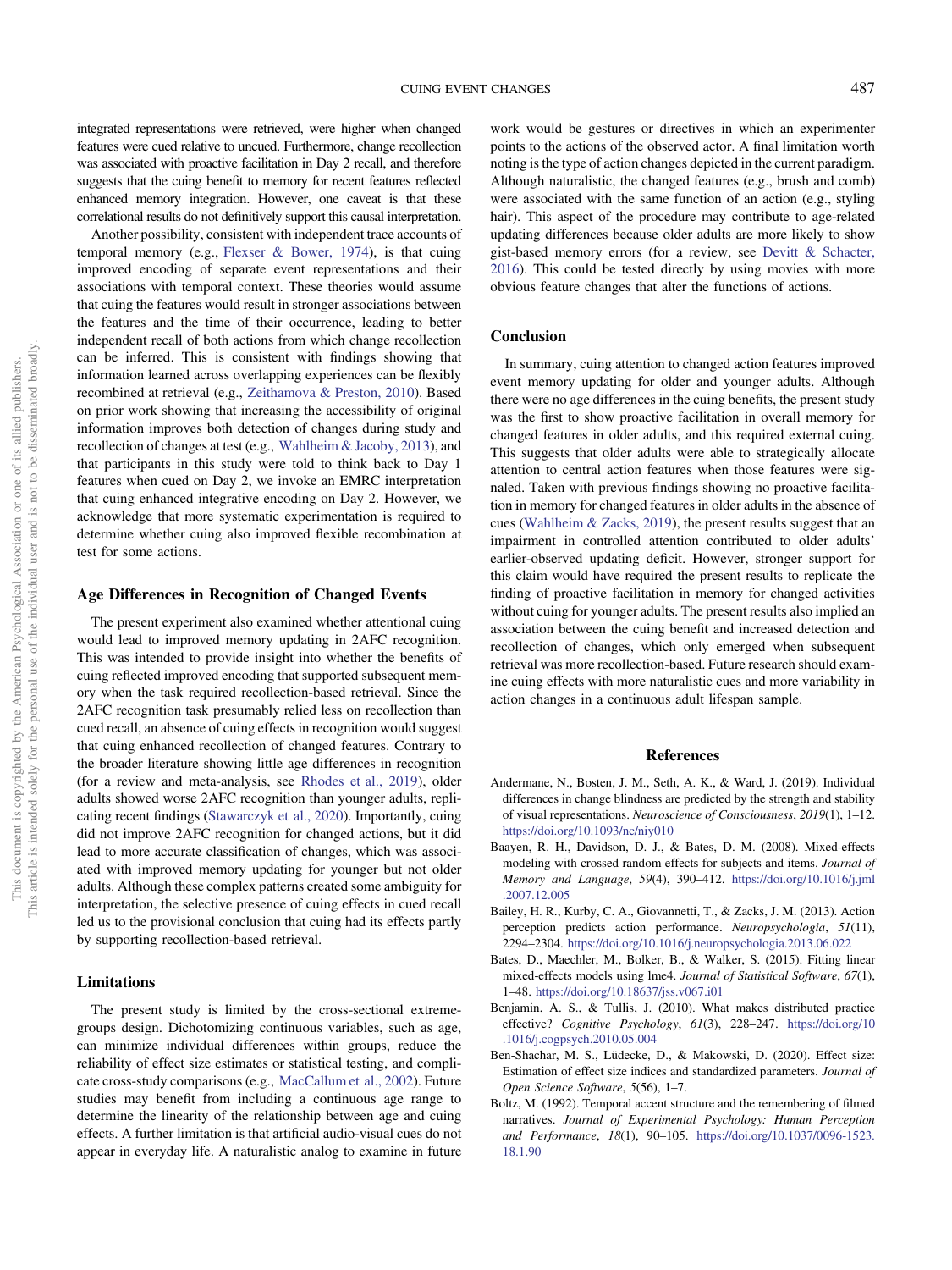- <span id="page-13-0"></span>Brown, V. A. (2021). An introduction to linear mixed-effects modeling in R. Advances in Methods and Practices in Psychological Science, 4(1), 1–19. <https://doi.org/10.1177/2515245920960351>
- Castel, A. D. (2008). The adaptive and strategic use of memory by older adults: Evaluative processing and value-directed remembering. In A. S. Benjamin & B. H. Ross (Eds.), The psychology of learning and motivation (pp. 225–270). Academic Press. [https://doi.org/10.1016/S0079-7421\(07\)](https://doi.org/10.1016/S0079-7421(07)48006-9) [48006-9](https://doi.org/10.1016/S0079-7421(07)48006-9)
- Chanales, A. J. H., Dudukovic, N. M., Richter, F. R., & Kuhl, B. A. (2019). Interference between overlapping memories is predicted by neural states during learning. Nature Communications, 10, Article 5363. [https://](https://doi.org/10.1038/s41467-019-13377-x) [doi.org/10.1038/s41467-019-13377-x](https://doi.org/10.1038/s41467-019-13377-x)
- Cook, A. E., Halleran, J. G., & O'Brien, E. J. (1998). What is readily ading reading. The during reading reading reading reading to the control of the control of the control of text processing.<br>
Sok, A. E., Halleran, J. G., & O'Brien, E. J. (1998). What is readily available during reading? A Discourse Processes, 26(2–3), 109–129. [https://doi.org/10.1080/](https://doi.org/10.1080/01638539809545041) [01638539809545041](https://doi.org/10.1080/01638539809545041)
- Cook, A. E., & O'Brien, E. (2014). Knowledge activation, integration, and validation during narrative text comprehension. Discourse Processes, 51(1–2), 26–49. <https://doi.org/10.1080/0163853X.2013.855107>
- Costello, M. C., Madden, D. J., Mitroff, S. R., & Whiting, W. L. (2010). Age-related decline of visual processing components in change detection. Psychology and Aging, 25(2), 356–368. [https://doi.org/10](https://doi.org/10.1037/a0017625) [.1037/a0017625](https://doi.org/10.1037/a0017625)
- Craik, F. I. M. (2020). Remembering: An activity of mind and brain. Annual Review of Psychology, 71(1), 1–24. [https://doi.org/10.1146/annurev](https://doi.org/10.1146/annurev-psych-010419-051027)[psych-010419-051027](https://doi.org/10.1146/annurev-psych-010419-051027)
- Devitt, A. L., & Schacter, D. L. (2016). False memories with age: Neural and cognitive underpinnings. Neuropsychologia, 91, 346–359. [https://doi.org/](https://doi.org/10.1016/j.neuropsychologia.2016.08.030) [10.1016/j.neuropsychologia.2016.08.030](https://doi.org/10.1016/j.neuropsychologia.2016.08.030)
- Dodson, C. S. (2017). Aging and memory. In J. H. Byrne (Ed.), Learning and memory: A comprehensive reference (pp. 403–421). Elsevier[.https://](https://doi.org/10.1016/B978-0-12-809324-5.21053-5) [doi.org/10.1016/B978-0-12-809324-5.21053-5](https://doi.org/10.1016/B978-0-12-809324-5.21053-5)
- Dodson, C. S., Bawa, S., & Slotnick, S. D. (2007). Aging, source memory, and misrecollections. Journal of Experimental Psychology: Learning, Memory, and Cognition, 33(1), 169–181. [https://doi.org/10.1037/0278-](https://doi.org/10.1037/0278-7393.33.1.169) [7393.33.1.169](https://doi.org/10.1037/0278-7393.33.1.169)
- Faul, F., Erdfelder, E., Lang, A. G., & Buchner, A. (2007). G\*Power 3: A flexible statistical power analysis program for the social, behavioral, and biomedical sciences. Behavior Research Methods, 39(2), 175–191. [https://](https://doi.org/10.3758/BF03193146) [doi.org/10.3758/BF03193146](https://doi.org/10.3758/BF03193146)
- Flexser, A. J., & Bower, G. H. (1974). How frequency affects recency judgments: A model for recency discrimination. Journal of Experimental Psychology, 103(4), 706–716. <https://doi.org/10.1037/h0037194>
- Folstein, M. F., Folstein, S. E., & McHugh, P. R. (1975). "Mini-mental state." A practical method for grading the cognitive state of patients for the clinician. Journal of Psychiatric Research, 12(3), 189–198. [https://](https://doi.org/10.1016/0022-3956(75)90026-6) [doi.org/10.1016/0022-3956\(75\)90026-6](https://doi.org/10.1016/0022-3956(75)90026-6)
- Fox, J., & Weisburg, S. (2011). An {R} companion to applied regression (2nd ed.). Sage Publications. [https://socialsciences.mcmaster.ca/jfox/](https://socialsciences.mcmaster.ca/jfox/Books/Companion-2E/index.html) [Books/Companion-2E/index.html](https://socialsciences.mcmaster.ca/jfox/Books/Companion-2E/index.html)
- Garlitch, S. M., & Wahlheim, C. N. (2020a). The role of reminding in retroactive effects of memory for older and younger adults. Psychology and Aging, 35(5), 697–709. <https://doi.org/10.1037/pag0000427>
- Garlitch, S. M., & Wahlheim, C. N. (2020b). The role of attentional fluctuation during study in recollecting episodic changes at test. Memory & Cognition, 48(5), 800–814. [https://doi.org/10.3758/s13421-020-](https://doi.org/10.3758/s13421-020-01018-4) [01018-4](https://doi.org/10.3758/s13421-020-01018-4)
- Gold, D. A., Zacks, J. M., & Flores, S. (2017). Effects of cues to event segmentation on subsequent memory. Cognitive Research: Principles and Implications, 2(1), 1–15. <https://doi.org/10.1186/s41235-016-0043-2>
- Hartley, A. A., Kieley, J. M., & Slabach, E. H. (1990). Age differences and similarities in the effects of cues and prompts. Journal of Experimental Psychology: Human Perception and Performance, 16(3), 523–537. <https://doi.org/10.1037/0096-1523.16.3.523>
- Hasher, L., & Zacks, R. T. (1988). Working memory, comprehension, and aging: A review and a new view. In G. H. Bower (Ed.), The psychology of learning and motivation (Vol. 22, pp. 193–225). Academic Press.
- Hermann, M. M., Wahlheim, C. N., Alexander, T. R., & Zacks, J. M. (2021). The role of prior-event retrieval in encoding changed event features. Memory & Cognition. Advance online publication. [https://doi.org/10](https://doi.org/10.3758/s13421-021-01173-2) [.3758/s13421-021-01173-2](https://doi.org/10.3758/s13421-021-01173-2)
- Hetherington, R. (1954). The Snellen chart as a test of visual acuity. Psychologische Forschung, 24, 349–357. [https://doi.org/10.1007/](https://doi.org/10.1007/BF00422033) [BF00422033](https://doi.org/10.1007/BF00422033)
- Hintzman, D. L. (2004). Judgment of frequency versus recognition confidence: Repetition and recursive reminding. Memory & Cognition, 32(2), 336–350. <https://doi.org/10.3758/BF03196863>
- Hintzman, D. L. (2010). How does repetition affect memory? Evidence from judgments of recency. Memory & Cognition, 38(1), 102–115. [https://](https://doi.org/10.3758/MC.38.1.102) [doi.org/10.3758/MC.38.1.102](https://doi.org/10.3758/MC.38.1.102)
- Hintzman, D. L., & Block, R. A. (1973). Memory for the spacing of repetitions. Journal of Experimental Psychology, 99(1), 70–74. [https://](https://doi.org/10.1037/h0034761) [doi.org/10.1037/h0034761](https://doi.org/10.1037/h0034761)
- Hintzman, D. L., Summers, J. J., & Block, R. A. (1975). Spacing judgments as an index of study-phase retrieval. Journal of Experimental Psychology: Human Learning and Memory, 104(1), 31–40. [https://doi.org/10.1037/](https://doi.org/10.1037/0278-7393.1.1.31) [0278-7393.1.1.31](https://doi.org/10.1037/0278-7393.1.1.31)
- Jacoby, L. L., & Wahlheim, C. N. (2013). On the importance of looking back: The role of recursive remindings in recency judgments and cued recall. Memory & Cognition, 41(5), 625–637. [https://doi.org/10.3758/](https://doi.org/10.3758/s13421-013-0298-5) [s13421-013-0298-5](https://doi.org/10.3758/s13421-013-0298-5)
- Jacoby, L. L., Wahlheim, C. N., & Kelley, C. M. (2015). Memory consequences of looking back to notice change: Retroactive and proactive facilitation. Journal of Experimental Psychology: Learning, Memory, and Cognition, 41(5), 1282–1297. [https://doi.org/10.1037/](https://doi.org/10.1037/xlm0000123) [xlm0000123](https://doi.org/10.1037/xlm0000123)
- James, L. E., & Kooy, T. M. (2011). Aging and the detection of visual errors in scenes. Journal of Aging Research, 2011, Article 984694. [https://](https://doi.org/10.4061/2011/984694) [doi.org/10.4061/2011/984694](https://doi.org/10.4061/2011/984694)
- Kane, M. J., Hambrick, D. Z., Tuholski, S. W., Wilhelm, O., Payne, T. W., & Engle, R. W. (2004). The generality of working memory capacity: A latent-variable approach to verbal and visuospatial memory span and reasoning. Journal of Experimental Psychology: General, 133(2), 189–217. <https://doi.org/10.1037/0096-3445.133.2.189>
- Katzman, R., Brown, T., Fuld, P., Peck, A., Schechter, R., & Schimmel, H. (1983). Validation of a short orientation-memory-concentration test of cognitive impairment. The American Journal of Psychiatry, 140(6), 734–739. <https://doi.org/10.1176/ajp.140.6.734>
- Kramer, A. F., & Madden, D. J. (2008). Attention. In F. I. M. Craik & T. A. Salthouse (Eds.), The handbook of aging and cognition (pp. 189–249). Psychology Press.
- Kurby, C. A., & Zacks, J. M. (2011). Age differences in the perception of hierarchical structure in events. Memory & Cognition, 39(1), 75-91. <https://doi.org/10.3758/s13421-010-0027-2>
- Kurby, C. A., & Zacks, J. M. (2018). Preserved neural event segmentation in healthy older adults. Psychology and Aging, 33(2), 232-245. [https://](https://doi.org/10.1037/pag0000226) [doi.org/10.1037/pag0000226](https://doi.org/10.1037/pag0000226)
- Landis, J. R., & Koch, G. G. (1977). The measurement of observer agreement for categorical data. Biometrics, 33(1), 159–174. [https://doi.org/10.2307/](https://doi.org/10.2307/2529310) [2529310](https://doi.org/10.2307/2529310)
- Lenth, R. (2020). emmeans: Estimated marginal means, aka least-squares means. R package Version 1.5.3. [https://CRAN.R-project.org/package](https://CRAN.R-project.org/package=emmeans)=e [mmeans](https://CRAN.R-project.org/package=emmeans)
- Levin, D. T., & Simons, D. J. (1997). Failure to detect changes to attended objects in motion pictures. Psychonomic Bulletin & Review, 4(4), 501–506. <https://doi.org/10.3758/BF03214339>
- Lufi, D., & Haimov, I. (2019). Effects of age on attention level: Changes in performance between the ages of 12 and 90. Neuropsychology,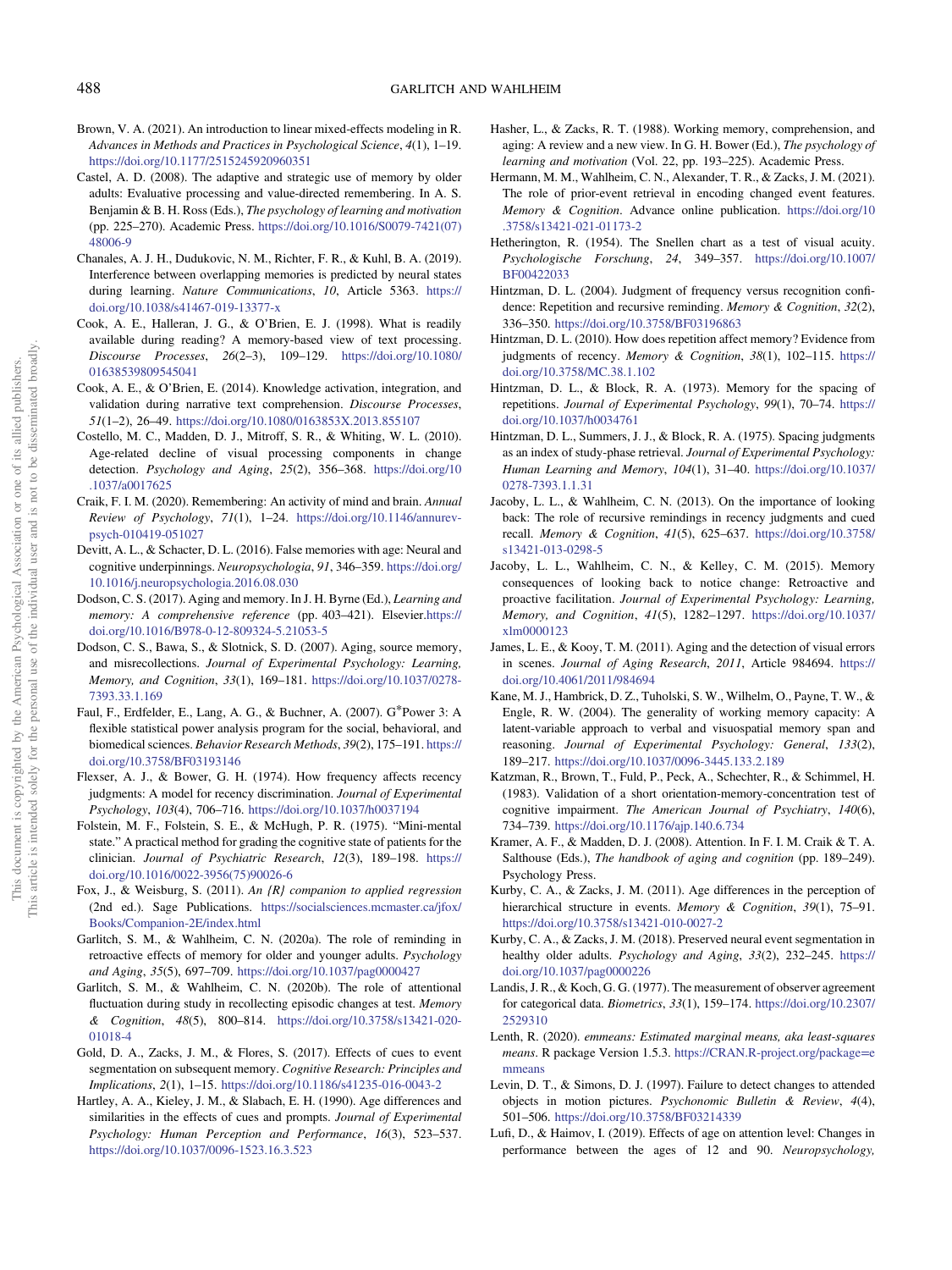<span id="page-14-0"></span>Development, and Cognition. Section B, Aging, Neuropsychology and Cognition, 26(6), 904–919. [https://doi.org/10.1080/13825585.2018](https://doi.org/10.1080/13825585.2018.1546820) [.1546820](https://doi.org/10.1080/13825585.2018.1546820)

- MacCallum, R. C., Zhang, S., Preacher, K. J., & Rucker, D. D. (2002). On the practice of dichotomization of quantitative variables. Psychological Methods, 7(1), 19–40. <https://doi.org/10.1037/1082-989X.7.1.19>
- Mahoney, J. R., Verghese, J., Dumas, K., Wang, C., & Holtzer, R. (2012). The effect of multisensory cues on attention in aging. Brain Research, 1472, 63–73. <https://doi.org/10.1016/j.brainres.2012.07.014>
- Mani, T. M., Bedwell, J. S., & Miller, L. S. (2005). Age-related decrements in performance on a brief continuous performance test. Archives of Clinical Neuropsychology, 20(5), 575–586. [https://doi.org/10.1016/j](https://doi.org/10.1016/j.acn.2004.12.008) [.acn.2004.12.008](https://doi.org/10.1016/j.acn.2004.12.008)
- McCabe, D. P., Roediger, H. L., III, McDaniel, M. A., Balota, D. A., & Hambrick, D. Z. (2010). The relationship between working memory capacity and executive functioning: Evidence for a common executive attention construct. Neuropsychology, 24(2), 222–243. [https://doi.org/10](https://doi.org/10.1037/a0017619) [.1037/a0017619](https://doi.org/10.1037/a0017619)
- McKinley, G. L., & Benjamin, A. S. (2020). The role of retrieval during study: Evidence of reminding from overt rehearsal. Journal of Memory and Language, 114, Article 104128. [https://doi.org/10.1016/j.jml.2020](https://doi.org/10.1016/j.jml.2020.104128) [.104128](https://doi.org/10.1016/j.jml.2020.104128)
- Myers, J. L., & O'Brien, E. J. (1998). Accessing the discourse representation during reading. Discourse Processes, 26(2–3), 131–157. [https://doi.org/10](https://doi.org/10.1080/01638539809545042) [.1080/01638539809545042](https://doi.org/10.1080/01638539809545042)
- Newtson, D. (1973). Attribution and the unit of perception of ongoing behavior. Journal of Personality and Social Psychology, 28(1), 28-38. <https://doi.org/10.1037/h0035584>
- Nissen, M. J., & Corkin, S. (1985). Effectiveness of attentional cueing in older and younger adults. Journal of Gerontology, 40(2), 185–191. [https://](https://doi.org/10.1093/geronj/40.2.185) [doi.org/10.1093/geronj/40.2.185](https://doi.org/10.1093/geronj/40.2.185)
- O'Brien, E. J., Rizzella, M. L., Albrecht, J. E., & Halleran, J. G. (1998). Updating a situation model: A memory-based text processing view. Journal of Experimental Psychology: Learning, Memory, and Cognition, 24(5), 1200–1210. <https://doi.org/10.1037/0278-7393.24.5.1200>
- Parasuraman, R., Nestor, P., & Greenwood, P. (1989). Sustained-attention capacity in young and older adults. Psychology and Aging, 4(3), 339–345. <https://doi.org/10.1037/0882-7974.4.3.339>
- Psychology Software Tools. (2016). [E-Prime 3.0]. <https://www.pstnet.com> R Core Team. (2020). R: A language and environment for statistical computing. R Foundation for Statistical Computing. <http://www.R-project.org>
- Radvansky, G. A. (2012). Across the event horizon. Current Directions in Psychological Science, 21(4), 269–272. [https://doi.org/10.1177/](https://doi.org/10.1177/0963721412451274) [0963721412451274](https://doi.org/10.1177/0963721412451274)
- Redick, T. S., Broadway, J. M., Meier, M. E., Kuriakose, P. S., Unsworth, N., Kane, M. J., & Engle, R. W. (2012). Measuring working memory capacity with automated complex span tasks. European Journal of Psychological Assessment, 28(3), 164–171. <https://doi.org/10.1027/1015-5759/a000123>
- Rensink, R. A., O'Regan, J. K., & Clark, J. J. (1997). To see or not to see: The need for attention to perceive changes in scenes. Psychological Science, 8(5), 368–373. <https://doi.org/10.1111/j.1467-9280.1997.tb00427.x>
- Revelle, W. (2020). psych: Procedures for personality and psychological research. R package Version 2.0.12. [https://CRAN.R-project.org/packa](https://CRAN.R-project.org/package=) ge=[psych](https://CRAN.R-project.org/package=)
- Rhodes, S., Greene, N. R., & Naveh-Benjamin, M. (2019). Age-related differences in recall and recognition: A meta-analysis. Psychonomic Bulletin & Review, 26(5), 1529–1547. <https://doi.org/10.3758/s13423-019-01649-y>
- Rizzo, M., Sparks, J., McEvoy, S., Viamonte, S., Kellison, I., & Vecera, S. P. (2009). Change blindness, aging, and cognition. Journal of Clinical and Experimental Neuropsychology, 31(2), 245–256. [https://doi.org/10.1080/](https://doi.org/10.1080/13803390802279668) [13803390802279668](https://doi.org/10.1080/13803390802279668)
- Robin, D. A., & Rizzo, M. (1992). Orienting attention in audition and between audition and vision: Young and elderly subjects. Journal of

Speech, Language, and Hearing Research, 35(3), 701–707. [https://](https://doi.org/10.1044/jshr.3503.701) [doi.org/10.1044/jshr.3503.701](https://doi.org/10.1044/jshr.3503.701)

- Sargent, J. Q., Zacks, J. M., Hambrick, D. Z., Zacks, R. T., Kurby, C. A., Bailey, H. R., Eisenberg, M. L., & Beck, T. M. (2013). Event segmentation ability uniquely predicts event memory. Cognition, 129(2), 241–255. <https://doi.org/10.1016/j.cognition.2013.07.002>
- Shipley, W. C. (1986). Shipley Institute of Living Scale. Western Psychological Services.
- Simons, D. J. (1996). In sight, out of mind: When object representations fail. Psychological Science, 7(5), 301–305. [https://doi.org/10.1111/j.1467-](https://doi.org/10.1111/j.1467-9280.1996.tb00378.x) [9280.1996.tb00378.x](https://doi.org/10.1111/j.1467-9280.1996.tb00378.x)
- Simons, D. J. (2000). Current approaches to change blindness. Visual Cognition, 7(1–3), 1–15. <https://doi.org/10.1080/135062800394658>
- Simons, D. J., & Ambinder, M. S. (2005). Change blindness: Theory and consequences. Current Directions in Psychological Science, 14(1), 44–48. <https://doi.org/10.1111/j.0963-7214.2005.00332.x>
- Simons, D. J., & Levin, D. T. (1998). Failure to detect changes to people during a real-world interaction. Psychonomic Bulletin & Review, 5(4), 644–649. <https://doi.org/10.3758/BF03208840>
- Stawarczyk, D., Wahlheim, C. N., Etzel, J. A., Snyder, A. Z., & Zacks, J. M. (2020). Aging and the encoding of changes in events: The role of neural activity pattern reinstatement. Proceedings of the National Academy of Sciences of the United States of America, 117(47), 29346–29353. [https://](https://doi.org/10.1073/pnas.1918063117) [doi.org/10.1073/pnas.1918063117](https://doi.org/10.1073/pnas.1918063117)
- Tullis, J. G., Benjamin, A. S., & Ross, B. H. (2014). The reminding effect: Presentation of associates enhances memory for related words in a list. Journal of Experimental Psychology: General, 143(4), 1526–1540. <https://doi.org/10.1037/a0036036>
- Tzeng, O. J. L., & Cotton, B. (1980). A study-phase retrieval model of temporal coding. Journal of Experimental Psychology: Human Learning and Memory, 6(6), 705–716. [https://doi.org/10.1037/0278-](https://doi.org/10.1037/0278-7393.6.6.705) [7393.6.6.705](https://doi.org/10.1037/0278-7393.6.6.705)
- Veiel, L. L., Storandt, M., & Abrams, R. A. (2006). Visual search for change in older adults. Psychology and Aging, 21(4), 754–762. [https://doi.org/10](https://doi.org/10.1037/0882-7974.21.4.754) [.1037/0882-7974.21.4.754](https://doi.org/10.1037/0882-7974.21.4.754)
- Wahlheim, C. N. (2014). Proactive effects of memory in young and older adults: The role of change recollection. Memory & Cognition, 42(6), 950– 964. <https://doi.org/10.3758/s13421-014-0411-4>
- Wahlheim, C. N., & Jacoby, L. L. (2013). Remembering change: The critical role of recursive remindings in proactive effects of memory. Memory & Cognition, 41(1), 1–15. <https://doi.org/10.3758/s13421-012-0246-9>
- Wahlheim, C. N., & Zacks, J. M. (2019). Memory guides the processing of event changes for older and younger adults. Journal of Experimental Psychology: General, 148(1), 30–50. <https://doi.org/10.1037/xge0000458>
- Wechsler, D. (1981). Wechsler Adult Intelligence Scale–Revised. Psychological Corporation.
- Westfall, J. (2016, March 25). Five different "Cohen's d" statistics for within-subject designs. [http://jakewestfall.org/blog/index.php/2016/03/](http://jakewestfall.org/blog/index.php/2016/03/25/five-different-cohens-d-statistics-for-within-subject-) 25/fi[ve-different-cohens-d-statistics-for-within-subject-](http://jakewestfall.org/blog/index.php/2016/03/25/five-different-cohens-d-statistics-for-within-subject-)[designs/](https://designs/)
- Winograd, E., & Soloway, R. M. (1985). Reminding as a basis for temporal judgments. Journal of Experimental Psychology: Learning, Memory, and Cognition, 11(2), 262–271. [https://doi.org/10.1037/0278-7393.11](https://doi.org/10.1037/0278-7393.11.2.262) [.2.262](https://doi.org/10.1037/0278-7393.11.2.262)
- Zacks, J. M., Speer, N. K., Swallow, K. M., Braver, T. S., & Reynolds, J. R. (2007). Event perception: A mind-brain perspective. Psychological Bulletin, 133(2), 273–293. <https://doi.org/10.1037/0033-2909.133.2.273>
- Zacks, J. M., Speer, N. K., Vettel, J. M., & Jacoby, L. L. (2006). Event understanding and memory in healthy aging and dementia of the Alzheimer type. Psychology and Aging, 21(3), 466–482. [https://doi.org/10.1037/](https://doi.org/10.1037/0882-7974.21.3.466) [0882-7974.21.3.466](https://doi.org/10.1037/0882-7974.21.3.466)
- Zacks, J. M., Tversky, B., & Iyer, G. (2001). Perceiving, remembering, and communicating structure in events. Journal of Experimental Psychology: General, 130(1), 29–58. <https://doi.org/10.1037/0096-3445.130.1.29>